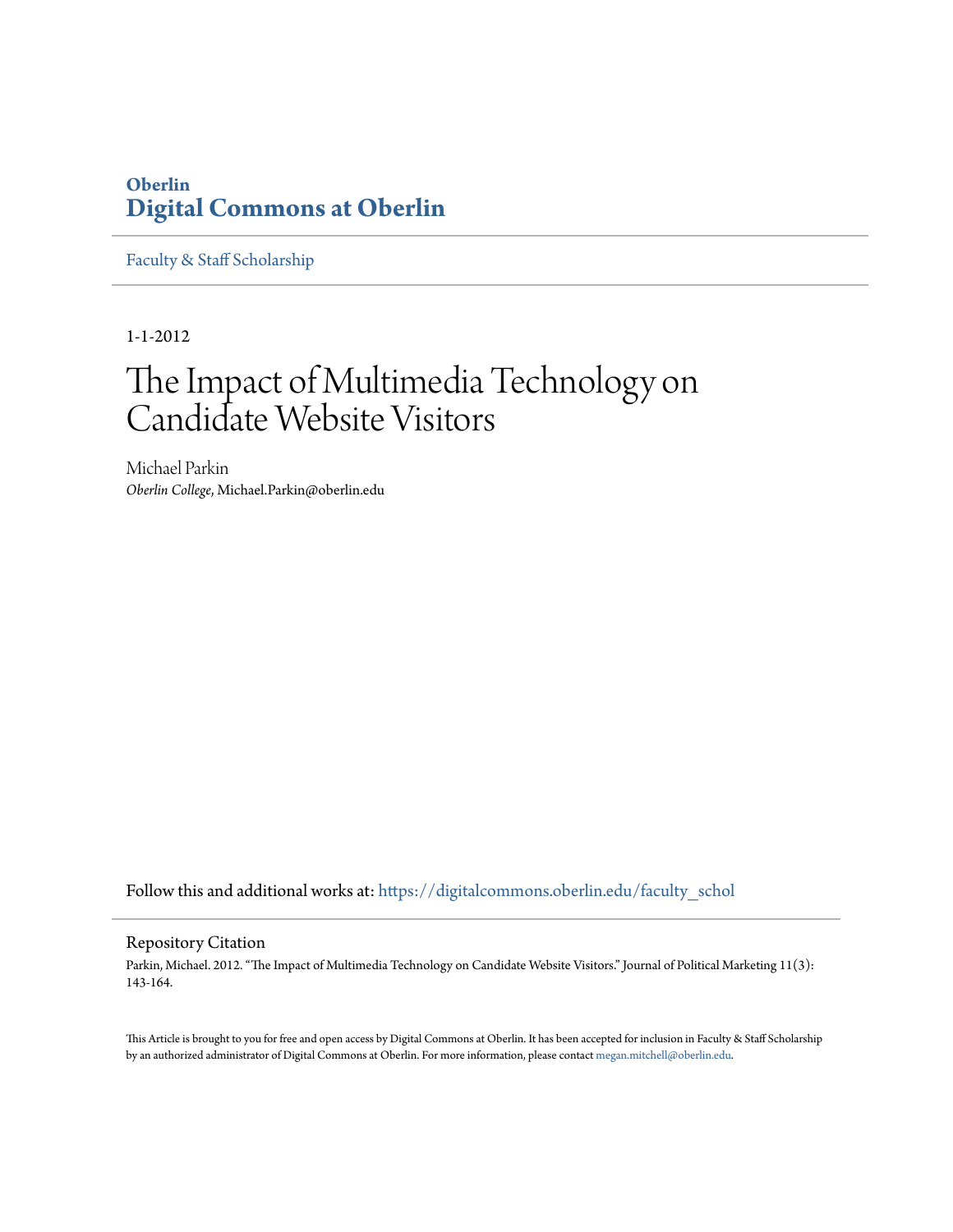This article was downloaded by: [Oberlin College], [Michael Parkin] On: 20 August 2012, At: 06:04 Publisher: Routledge Informa Ltd Registered in England and Wales Registered Number: 1072954 Registered office: Mortimer House, 37-41 Mortimer Street, London W1T 3JH, UK



## **Journal of Political Marketing**

Publication details, including instructions for authors and subscription information: <http://www.tandfonline.com/loi/wplm20>

## **The Impact of Multimedia Technology on Candidate Website Visitors**

Michael Parkin<sup>a</sup> <sup>a</sup> Oberlin College, Oberlin, Ohio, USA

Version of record first published: 17 Aug 2012

**To cite this article:** Michael Parkin (2012): The Impact of Multimedia Technology on Candidate Website Visitors, Journal of Political Marketing, 11:3, 143-164

**To link to this article:** <http://dx.doi.org/10.1080/15377857.2012.699414>

### PLEASE SCROLL DOWN FOR ARTICLE

Full terms and conditions of use:<http://www.tandfonline.com/page/terms-and-conditions>

This article may be used for research, teaching, and private study purposes. Any substantial or systematic reproduction, redistribution, reselling, loan, sub-licensing, systematic supply, or distribution in any form to anyone is expressly forbidden.

The publisher does not give any warranty express or implied or make any representation that the contents will be complete or accurate or up to date. The accuracy of any instructions, formulae, and drug doses should be independently verified with primary sources. The publisher shall not be liable for any loss, actions, claims, proceedings, demand, or costs or damages whatsoever or howsoever caused arising directly or indirectly in connection with or arising out of the use of this material.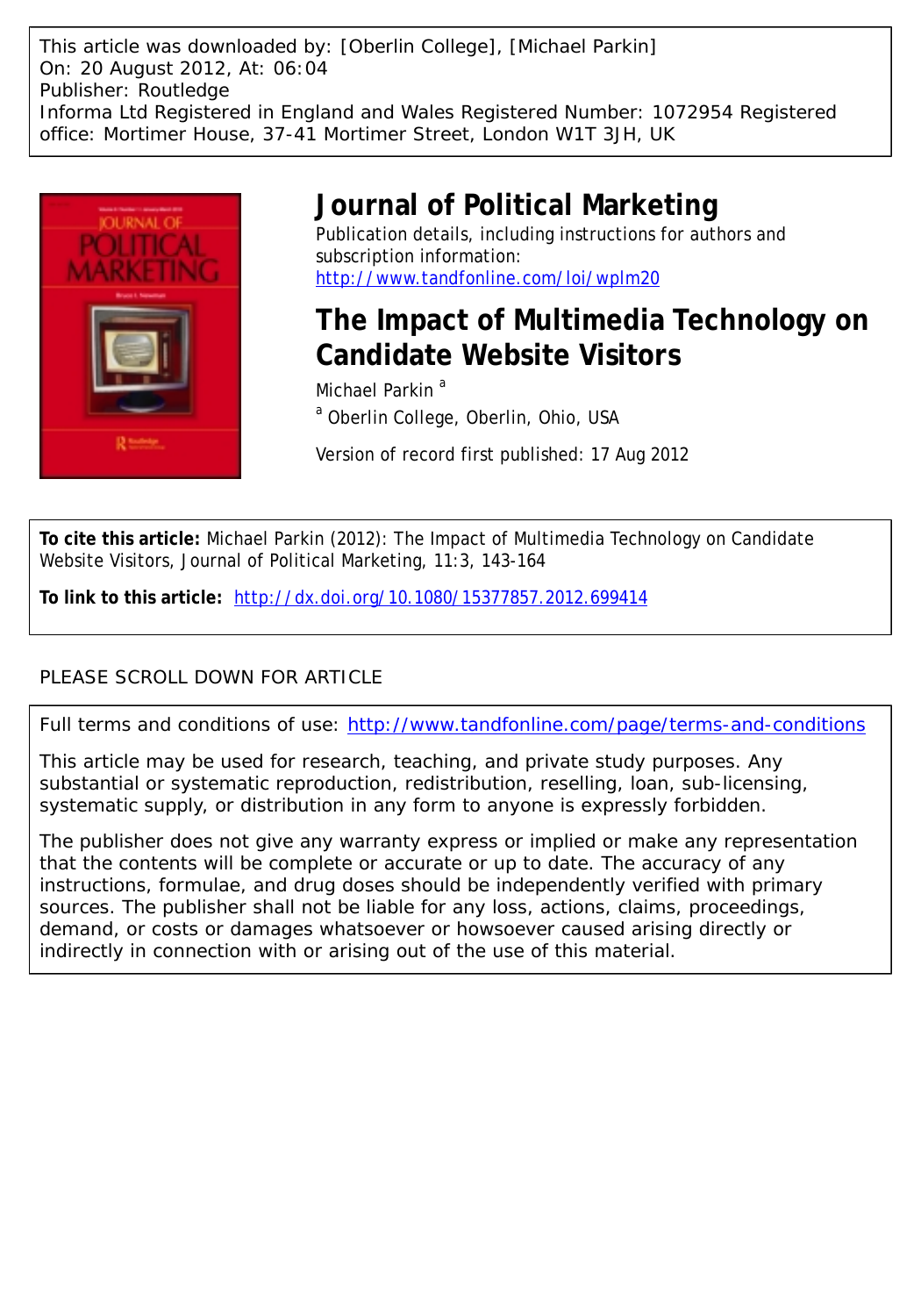

## The Impact of Multimedia Technology on Candidate Website Visitors

#### MICHAEL PARKIN

Oberlin College, Oberlin, Ohio, USA

Candidate websites have become a standard part of contemporary campaigns, yet researchers and practitioners know little about how their design affects voters. This article investigates how the decision to present information with multimedia (i.e., audio and/or video) influences the evaluations and vote intentions of candidate website visitors. Results from an experiment show that using multimedia had a modest net benefit resulting from conditional reactions based on participants' party identification and political interest the candidate's partisan supporters reacted positively while nonsupporters, particularly those with limited political interest, were less impressed. These findings provide some initial empirical evidence of the impact that multimedia can have on candidate website visitors.

KEYWORDS campaigns, candidates, multimedia, voters, websites

Campaigns are dynamic affairs in which candidates and their staffs are forced to make countless strategic decisions. These decisions range from broad choices about policy and message to precise questions about the day-today operations and details of information dissemination. Armed with experience, anecdotal evidence, and gut intuition, campaigns strive to make the best possible decisions knowing that even seemingly minor choices can sometimes tip the balance between winning and losing.

The rise of the Internet presents campaigners with a whole new set of strategic options. Over the past decade, it has become routine, if not expected, for candidates to develop some sort of web presence (see, e.g.,

The author would like to thank Christine Williams and the anonymous reviewers for their constructive and helpful comments

Address correspondence to Michael Parkin, Oberlin College Department of Politics, 10 North Professor Street, Oberlin, OH 44074, USA. E-mail: mparkin@oberlin.edu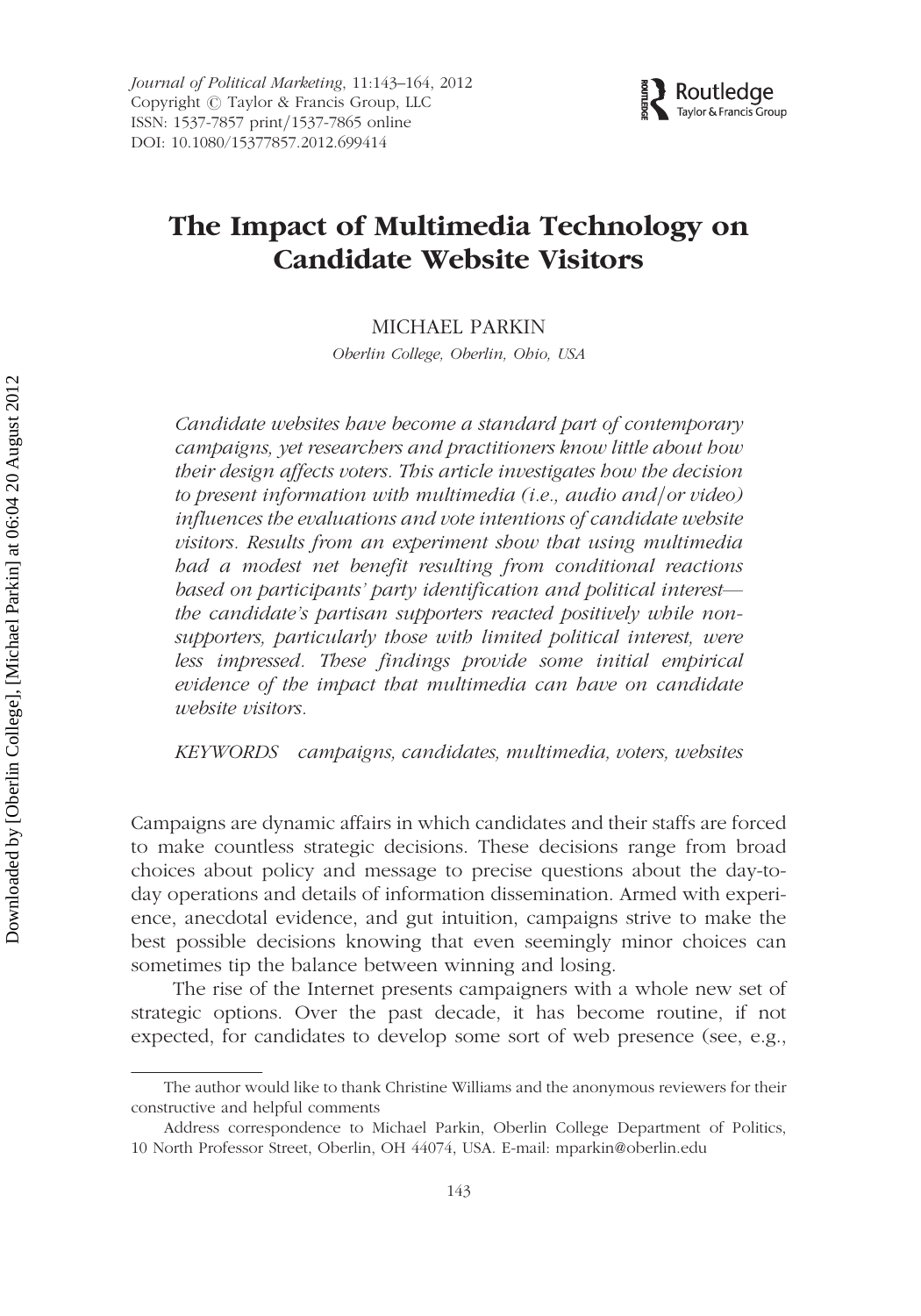Gulati and Williams 2009, 54). The rapid proliferation of candidate websites has been driven by their growing use among voters (Williams 2003; Rainie and Horrigan 2007; Smith 2009),<sup>1</sup> and the opportunities they provide in terms of fundraising, coordinating volunteers, laying out policy positions, and presenting an idealized depiction of the candidate's personal character (see, e.g., Bimber and Davis 2003; Cornfield 2004; Foot and Schneider 2006). In order to fully utilize these opportunities, campaigns have to decide how best to present information on their website.

Research shows that campaigns, at least at the congressional level, are more or less split between those that offer sites with little more than basic text and graphics and those that augment the standard design with more sophisticated multimedia features like audio and video. In fact, the percentage of House candidate websites that included at least one audio or video clip was 30.2% in 2002, 40.4% in 2004, and 40.0% in 2006, while the percentages for Senate candidate websites were 57.6%, 69.2%, and 66.0%, respectively (Druckman, Kifer, and Parkin 2007, 433; Gulati and Williams 2009, 58–59; also see Foot and Schneider 2006, 7–12, 173–174, 179). Thus, there remains significant variability in the use of audio and video—many congressional campaigns choose to incorporate them while a significant number still do not.

The decision to present information with multimedia appears to be a function of not only available resources but also race competitiveness in that candidates in tight races are more likely than those in uncompetitive races to bear the costs of incorporating at least one audio or video feature (Druckman et al. 2007,  $435$ ).<sup>2</sup> The fact that campaigns become more likely to invest in multimedia when voter support is most critical (i.e., tight races) leads to the inference that, all else equal, multimedia might provide an important edge. However, at this point, campaigns have little empirical proof that this decision actually pays off.

This paper offers an initial investigation of the effect that multimedia (defined here as audio and/or video)<sup>3</sup> have on those who visit congressional candidate websites. Does the decision to use multimedia actually give campaigns any discernable advantage, and if so, is the advantage widespread or concentrated among certain visitors? Answering these questions will help practitioners determine the utility of using multimedia and thus provide some guidance on how best to design sites to maximize voter support. It will also contribute to our limited understanding of candidate website effects. In fact, determining the impact of a specific website component is an important step in building an accurate picture of the overall effect that these sites can have on voters. As Lupia and Philpot (2005, 1125–1126) explain, ''scholars can better understand this communication medium's potential ... by augmenting existing Internet-level studies with research on how site level phenomena affect individual viewers'' (also see Bimber 2000, 329; Shah, Kwak, and Holbert 2001, 142).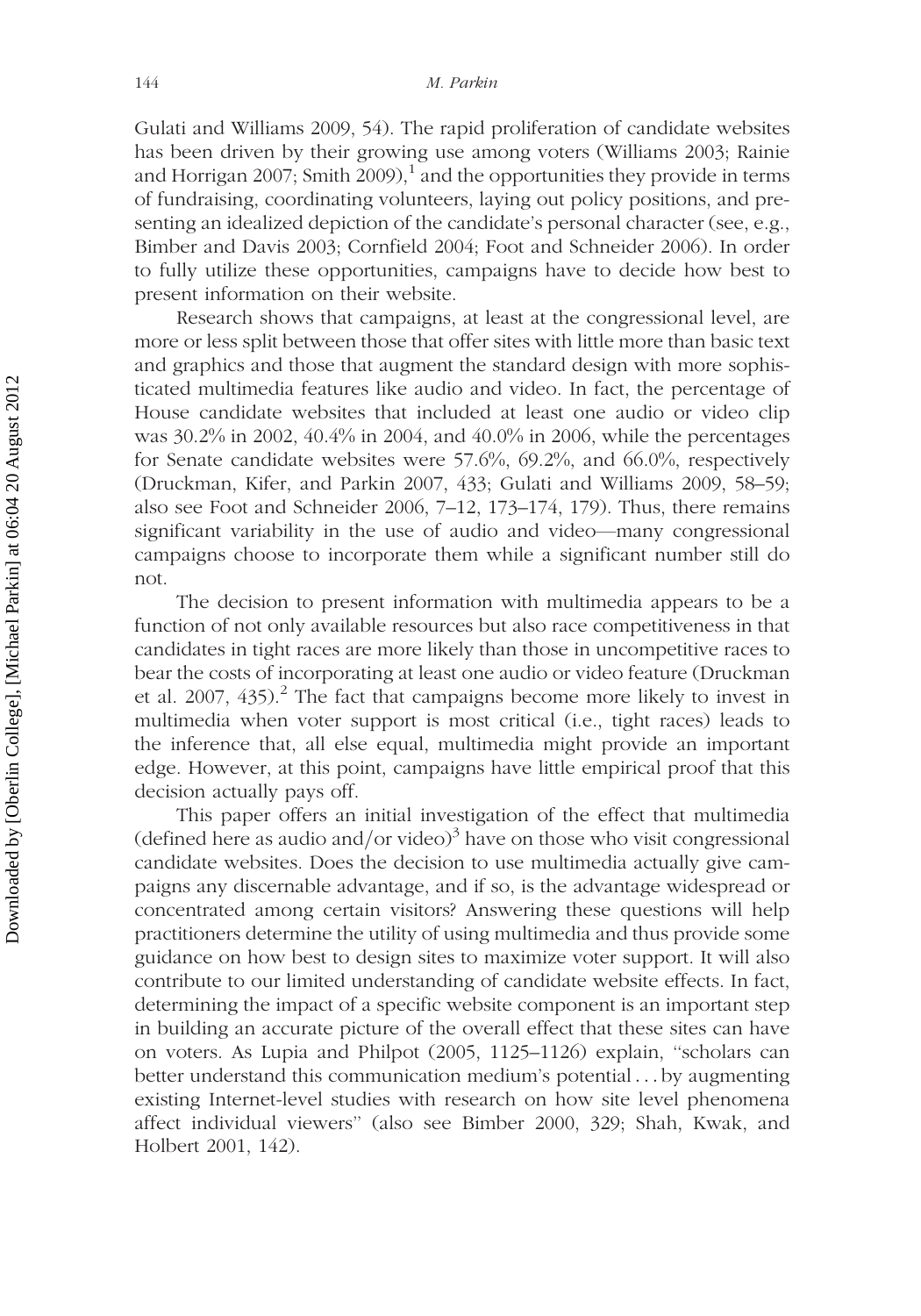I start in the next section with a brief overview of the literature before presenting theoretical expectations about the effect that multimedia could potentially have on website visitors' political evaluations. These predictions are then tested with an experiment in which participants browse either a basic (i.e., no audio or video) or multimedia (i.e., audio and video included) version of a campaign website fabricated for an actual 2006 U.S. Senate candidate. Results show that using multimedia had a modest net benefit resulting from reactions being conditioned by participants' party identification and level of political interest. I conclude by discussing the implications of these findings, the limitations of this study, and potential avenues for future research.

#### CAMPAIGNING ONLINE AND THE POTENTIAL IMPACT OF MULTIMEDIA TECHNOLOGY

Research on candidate websites has tended to focus on their development and strategic use. Some have offered large-scale projects, providing detailed descriptions and explanations of how strategic principles help structure presidential (e.g., Bimber and Davis 2003; Cornfield 2004) and congressional (Foot and Schneider 2006) campaign sites. Others have focused on how these sites are used to mobilize supporters (e.g., Klotz 2007), raise funds (e.g., Panagopoulos and Bergen 2009), attack opponents (Hicks and Souley 2003; Druckman, Kifer, and Parkin 2010), and discuss policy (e.g., Xenos and Foot 2004; Sulkin, Moriaty, and Hefner 2007; Druckman, Hennessey, Kifer, and Parkin 2010).

Much less is known about the effect that these sites have on voters' political decisions. At a general level, there is some disagreement between those who contend that candidate websites ''have a modest tendency to strengthen and reinforce voters' predispositions'' (Bimber and Davis 2003, 145) and those who maintain that ''web campaigning has an independent and significant impact on the level of electoral support that a candidate receives" (Gibson and McAllister 2005, 2). $\frac{4}{3}$  Work on specific elements of campaign websites has been limited to studies showing that interactive features (e.g., forums, chat) can, at times, enhance visitors' support by providing a more sophisticated and personal connection with the candidate (e.g., Sundar, Kalyanaraman, and Brown 2003; Song and Bucy 2007).<sup>5</sup> There has yet to be any analogous work on the effect that multimedia technologies might have on candidate website visitors.

It is possible, of course, that there might not be any difference between basic and multimedia-enhanced candidate websites in their ability to impress and persuade visitors. It could be that visitors react primarily to the content of the message without much regard for how it is delivered. It is even possible that a relatively basic site might be more effective than one using multimedia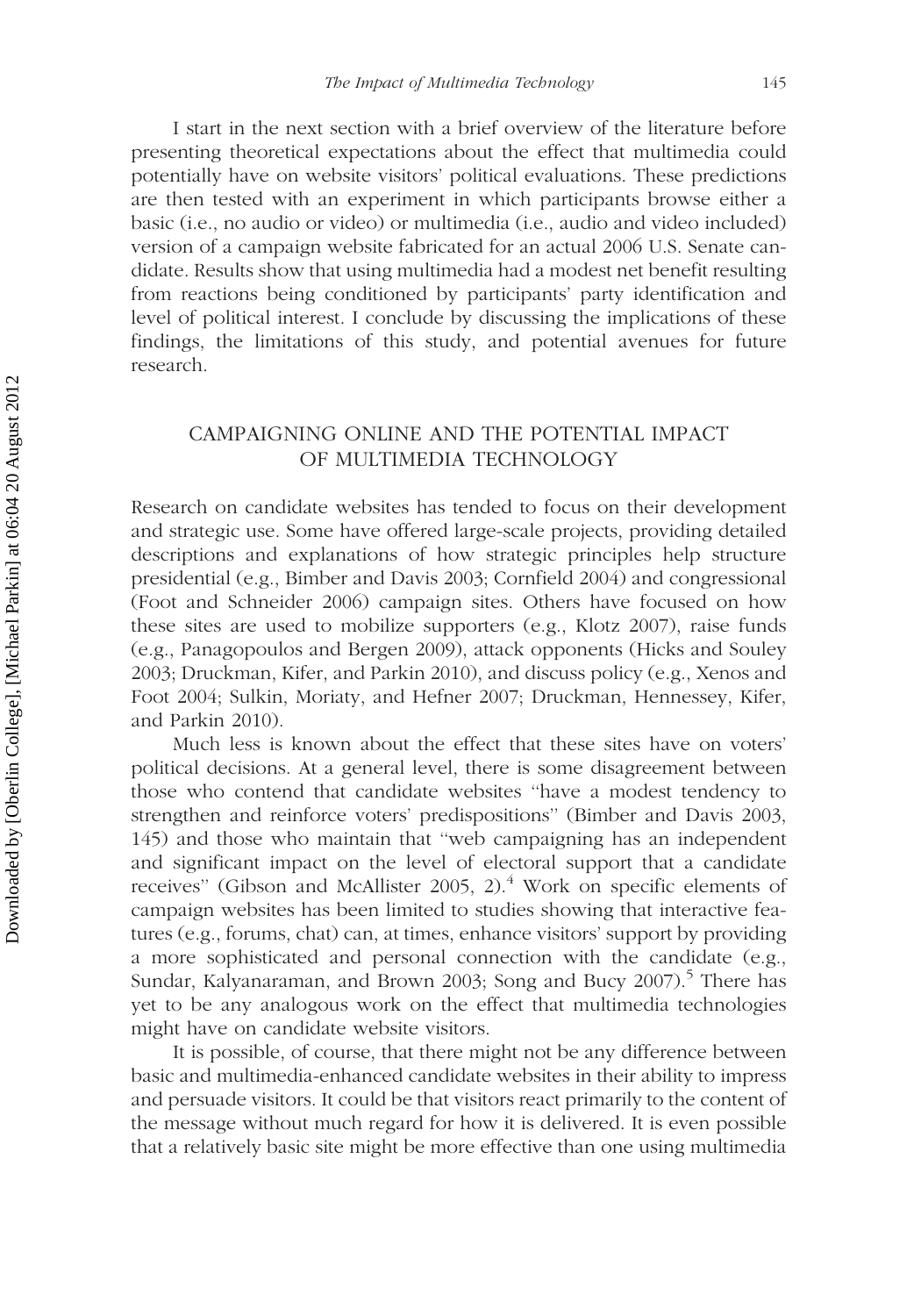if visitors are overwhelmed by an abundance of audiovisual material (Sundar 2000; Sundar et al. 2003; Sundar 2004; Bucy 2004; Tisinger et al. 2005).

Still, there is reason to believe that a site with multimedia could improve the candidate's chances more than one without it. Research suggests that audiovisual material might be particularly helpful with candidate image enhancement and policy persuasion, which ought to result in better overall candidate evaluations and more supportive vote intentions.

Multimedia may be superior to text in promoting the candidate's personal image (i.e., perceptions of competency, leadership abilities, integrity, and especially empathy) because they provide ''cues that often play an important role in shaping personality evaluations of others'' (Druckman 2003, 561; also see Graber 2001, 19; Crigler, Just, and Neuman 1994, 135; Funk 1999). These cues, such as body language and voice cadence, offer a richer and more believable sense of the candidate.<sup>6</sup> As such, carefully crafted audio and video clips, and the sense of realism they provide, might help in promoting the candidate's image given that voters are more likely to think highly of a candidate with whom they have some sense of familiarity (Miller, Wattenberg, and Malanchuk 1986; Funk 1999).

Multimedia may also help with policy persuasion. Audio and video are considered better than text at attracting attention because people find them more ''engaging, interesting, and emotionally involving'' (Graber 2001, 4; also see Druckman 2003, 262). Getting voters to take note of a candidate's position is a necessary first step in the persuasion process. Multimedia features have the additional benefit of presenting the candidate's stance in a more organic and thus compelling way. Compared to the starkness of text, audiovisuals infuse expressions and emotions that can help in assuring and persuading voters (e.g., Graber, 1996). Research also confirms that the abundant stimuli in audiovisual content tend to be processed quickly and somewhat unconsciously. Whereas reading requires a certain level of concentration and focus, listening and watching can be more casual and passive. By processing audiovisual information in this way, website visitors could be more accepting, or at least less critical, of the candidate's policy message than they would be if they were deliberately poring over a written statement (Brader 2006, 142; Graber 2001, 38).<sup>7</sup>

Personality and policy are key components of candidate evaluations and vote choices, so it follows that improving image and issue assessments ought to translate into stronger candidate evaluations and vote intentions. All of this leads to the following hypothesis: All else equal, visitors to a multimediaenhanced campaign website will be more impressed with the candidate's image and policies, and thus more supportive of the candidate overall, than those who visit an identical site without multimedia.

Given the nature of candidate websites and those who visit them, it seems reasonable to expect that these direct effects might be conditioned by visitors' partisanship and level of political interest. Research finds that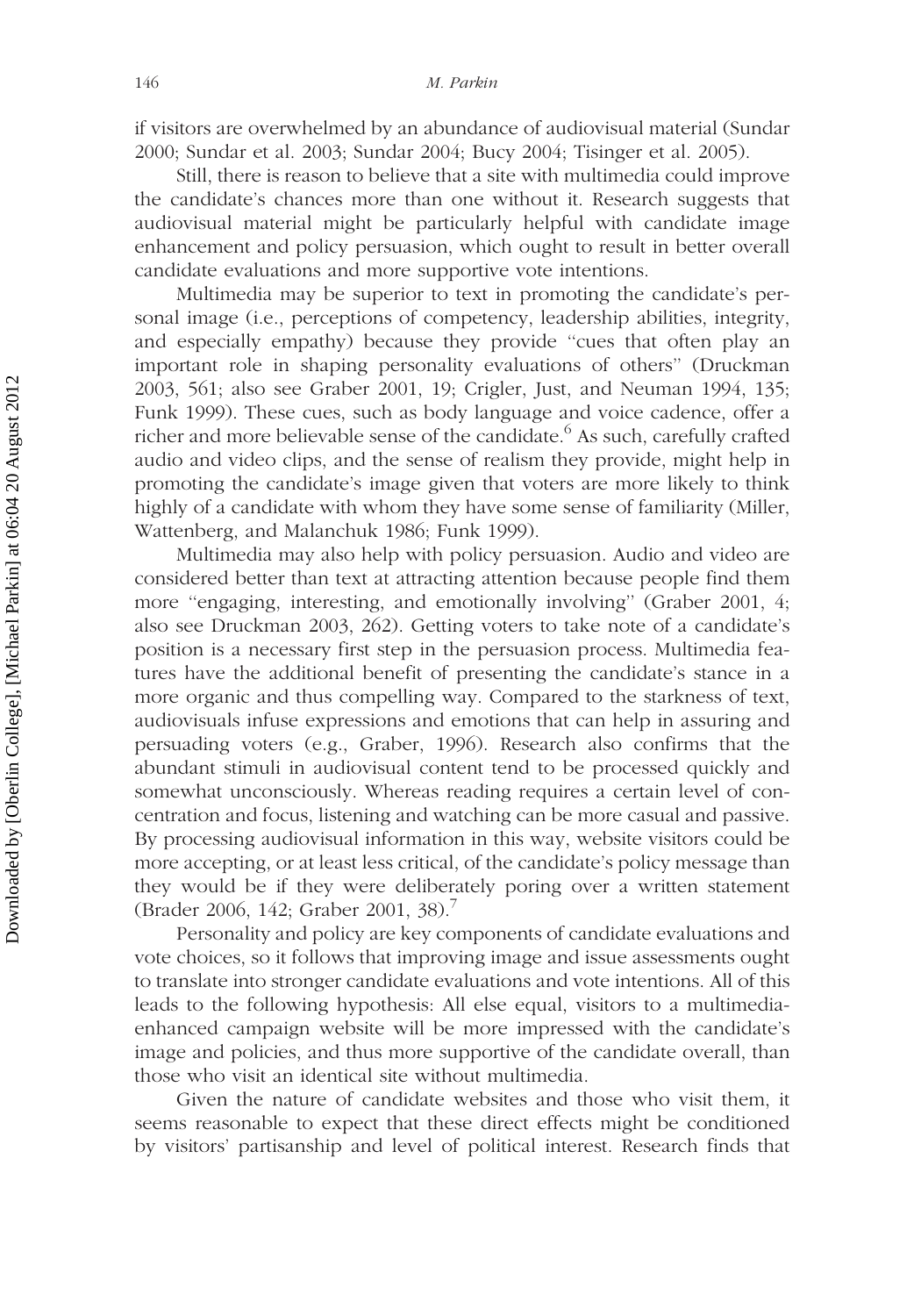political interest helps to determine the likelihood of receiving a candidate's message while partisanship can affect the level of resistance to it (Zaller 1992, 42–48; Taber and Lodge 2006). Basically, high-interest voters are more likely than low-interest voters to receive the candidate's message while the message stands a better chance of being accepted by the candidate's supporters than by those from the opposing party.

This suggests that a site with multimedia might have more positive effects on supporters, and maybe even Independents, than a site without multimedia given that supporters and Independents should be at least open to the appeal. In fact, supporters and Independents with low levels of political interest might be even more positively affected than those with high interest because the audiovisuals can do more to increase their attention and thus receptiveness.

Predictions are not quite as clear for those non-supporters who are known to visit opposing candidate websites from time to time (Bimber and Davis 2003; Rainie, Cornfield, and Horrigan 2005; Iyengar et al. 2008).<sup>8</sup> In this case, a candidate website with multimedia may be more persuasive than one without it if the audiovisual material is able to present an especially compelling case that non-supporters process quickly, without being too critical. However, non-supporters may instead be inclined to engage in motivated reasoning such that they dismiss or even react against the candidate's message (Taber and Lodge 2006). In fact, a site with multimedia might actually be counterproductive with low-interest non-supporters as it could increase their awareness, triggering them to be more critical of information that they would have overlooked if presented to them in written form. According to Zaller (1992, 44), ''the likelihood of resisting persuasive communications that are inconsistent with one's political predispositions rises with a person's level of political awareness.''

In summary, visitors to a multimedia-enhanced site are expected to be more favorable toward the candidate across image, policy, and general support dimensions than those who visit an identical site without multimedia. These differences may, however, be conditioned by visitors' partisan affiliation and/or interest in politics. Specifically, supporters and Independents are expected to react more or less positively, whereas non-supporters may either react somewhat favorably or they may, especially if they have limited interest in politics, be a little more critical in their assessments.

#### AN EXPERIMENTAL TEST

To test these predictions, I conducted an experiment in which participants were randomly assigned to browse either a basic or multimedia-enhanced version of a candidate website.<sup>9</sup> An experimental design has the benefit of ensuring exposure to stimuli and isolating the independent effect that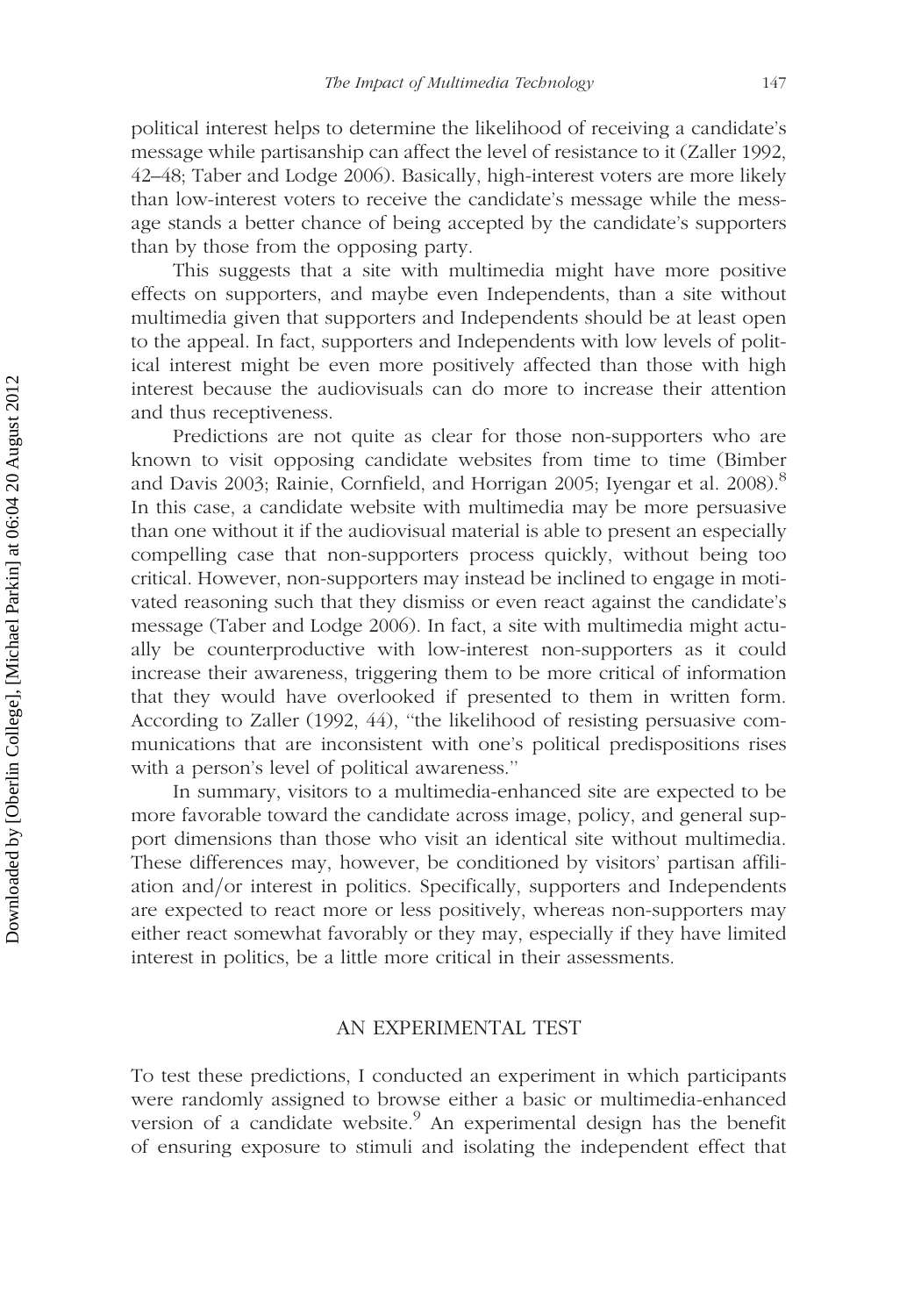specific web features can have on visitors. As such, it addresses the need in this literature for ''thoughtful lab experiments to tease out the nature, magnitude, and directions of these effects'' (Shah et al. 2001, 142; also see Bimber 2000, 239; Lupia and Philpot 2005, 1125).

The study was based on the 2006 U.S. Senate candidacy of Minnesota Republican Mark Kennedy. Kennedy, a third-term congressman from Minnesota's 6th district, was particularly ideal because he enjoyed some name recognition with participants (57% claimed to ''have heard of Mark Kennedy'' before the experiment), although the average initial feeling toward him was fairly moderate (4.8 out of 10 on ''What did you think of Mark Kennedy before today?''). In addition, at the time of the experiment, Kennedy's campaign had yet to go online so there was no chance that participants would confuse the experimental site with an existing ''Kennedy for Senate'' site. However, there was also little reason to suspect the authenticity of the experimental site given that Kennedy was a plausible candidate who had already announced his intention to run.

I started by creating two versions of a ''Kennedy for Senate'' website using material from his past campaigns. The first version—the basic site was designed to represent a fairly ordinary congressional campaign site by relying on text and simple graphics to deliver Kennedy's message (see Druckman et al. 2007). The basic site's home page featured a blue banner and a single picture of Kennedy with a jacket slung over his back (see Figure 1). There were sidebar links to pages entitled ''news,'' ''Minnesota,'' ''biography,'' ''multimedia,'' ''volunteer,'' ''contribute,'' ''contact,'' and ''issues.'' The ''news'' page offered recent stories about Kennedy, the ''Minnesota'' page gave information about the state, and the ''biography'' page provided background on the candidate. The ''multimedia'' page was limited to a couple of candidate pictures while the ''volunteer,'' ''contribute,'' and ''contact'' pages used standard (but inactive) form fields for contacting and helping the campaign. The ''issues'' section had additional links to separate pages for agriculture, environment, jobs/economy/taxes, education, family values, health care, social security, sportsmen issues, veterans, and the war on terror.

The text for each page was copied, nearly verbatim, from Kennedy's past campaign sites—only the year (i.e., 2006), office level (i.e., Senate), and district (i.e., from 6th district to Minnesota) were modified. Kennedy's text mentioned his Republican Party affiliation once (on the homepage) and offered fairly conservative positions on all issues, including strong support for President Bush's Iraq War policy. The biography section talked about his family and their Minnesota roots, his education, and some of his political accomplishments.<sup>10</sup> In general, the content of Kennedy's basic site provided a fairly standard depiction of the candidate's positions and personal attributes.

The experiment's second website—the multimedia site—mimicked the basic version except that it included some multimedia features, again taken from Kennedy's past campaigns. The home page greeted visitors with some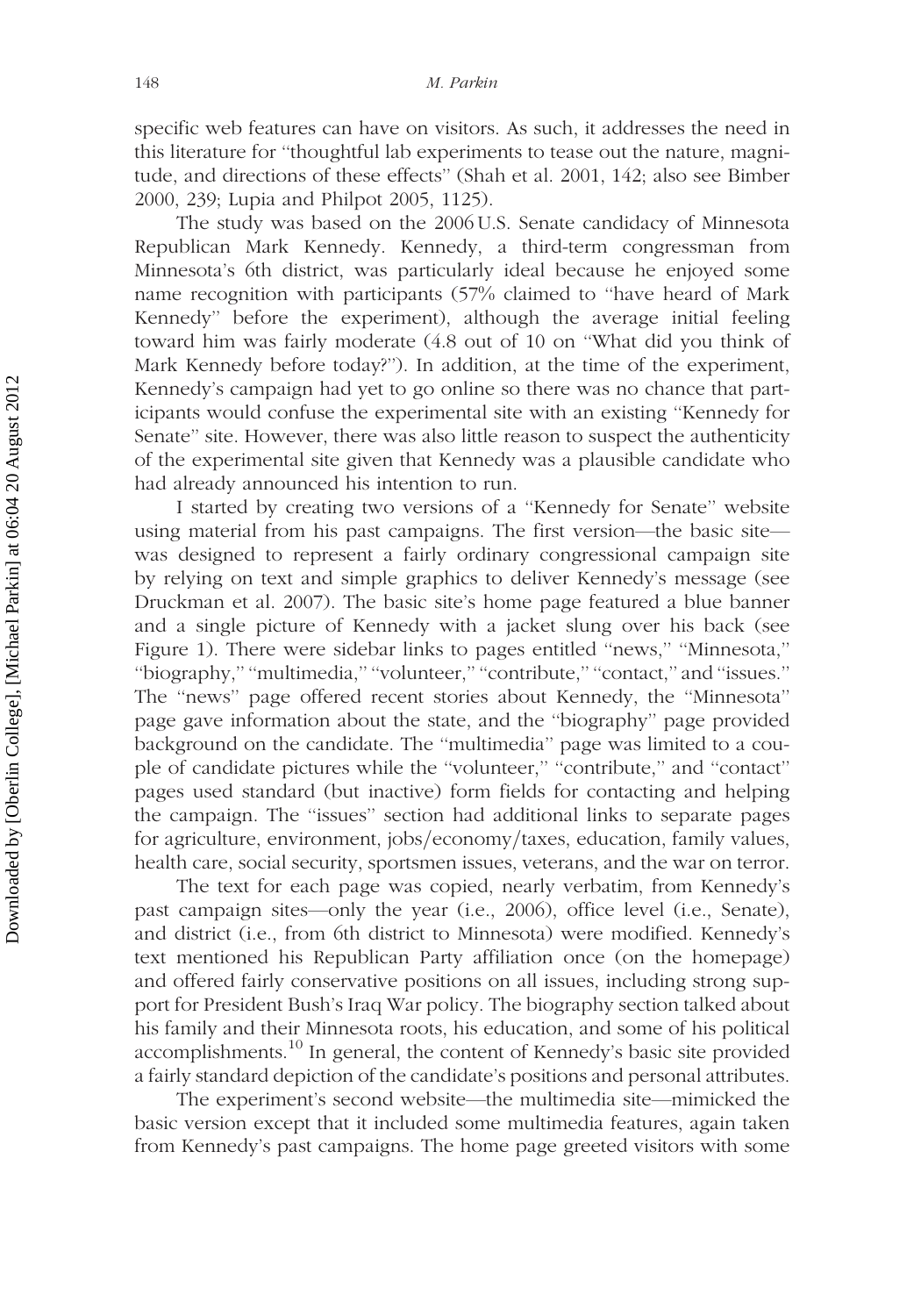

FIGURE 1 Kennedy for Senate basic site.

additional background photos and a slideshow video of Kennedy announcing his candidacy that started automatically when the page loaded (see Figure 2).<sup>11</sup> The site also featured six user-controlled videos found on appropriate issue, biography, and multimedia pages. Two of them (''Trip to Iraq'' and ''The New Iraq'') discussed Kennedy's support for the troops in Iraq while a campaign spot ("Economy and Jobs") talked about his support for tax cuts and belief that industry, not government, should create jobs. Another ad (''Seniors'') talked about Social Security and Kennedy's desire to improve health care and prescription drug benefits. Two final videos (''Importance of Family'' and ''My Office''), placed on the biography page, show the candidate in his Capitol Hill office discussing his background, his education, his family roots in Minnesota, and the importance of traditional family values. The multimedia site also included five short audio clips (less than one minute each) in which Kennedy expands upon his candidacy announcement and talks about the war in Iraq, tax cuts, deficits, and health care.

It is important to note that the audio and video clips echo the information found in the written text. They do not provide any new facts or details that might influence visitors' evaluations—they simply reiterate Kennedy's message through a different medium. As such, the multimedia site does provide a slightly greater volume of information but the key difference is that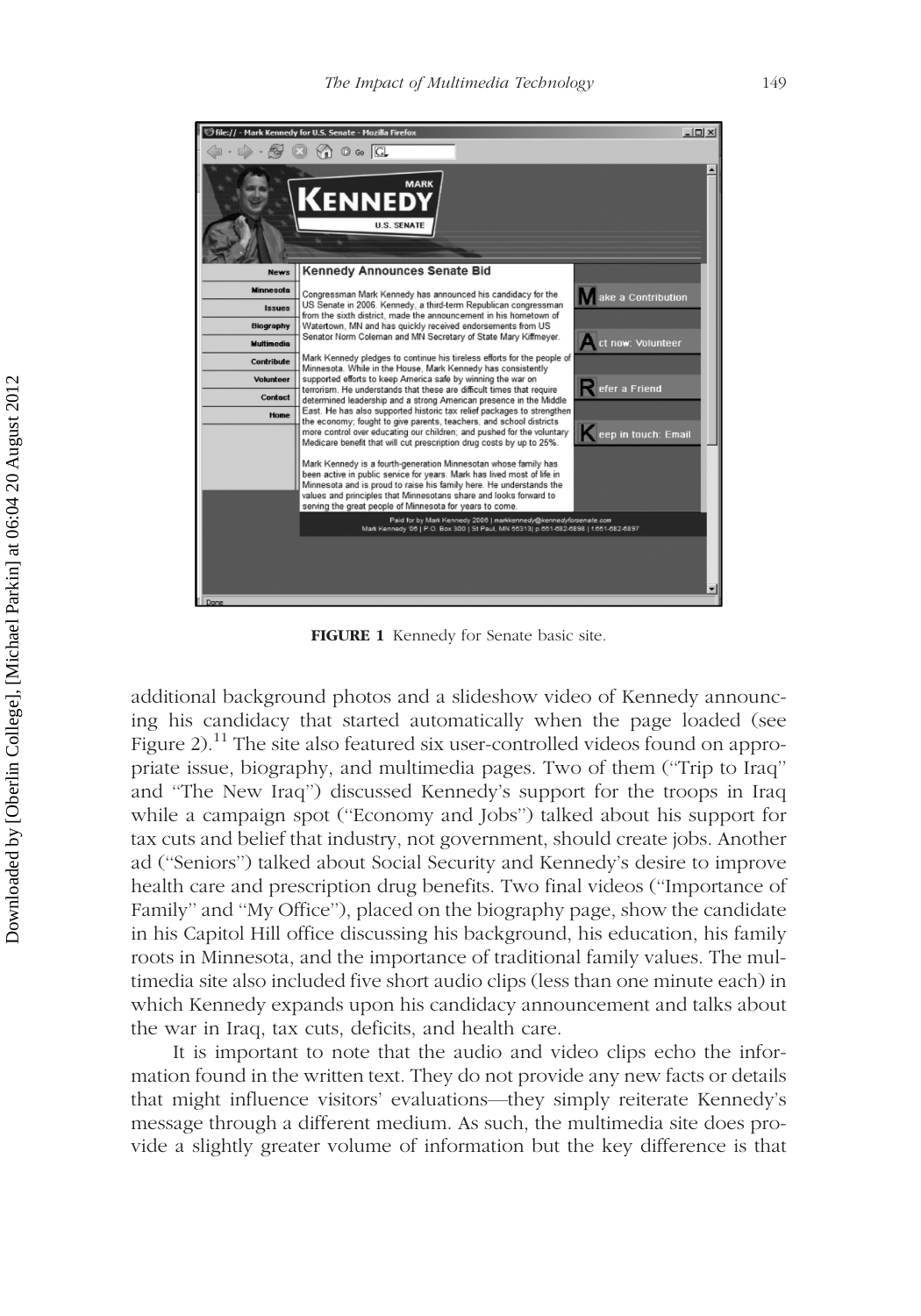

FIGURE 2 Kennedy for Senate enhanced site.

these audiovisual features provide the nonverbal cues that have been hypothesized to affect evaluations of the candidate. In other words, the facts and details are held constant between conditions so that any differences can be attributed to the characteristics of the medium rather than the content of the message.<sup>12</sup>

Finally, to simulate the reality that visitors can exit a website at any time, both sites were posted on the Internet and embedded with links to the Department of Homeland Security, WCCO News, Minnesota Public Radio, the Star Tribune, and St. John's University (where Kennedy was an undergraduate). While participants could have easily left the site, subsequent analysis shows that they felt compelled to stay—either by interest or by virtue of being in an experiment—as only 4.2% of them followed an external link and the average time spent there (of those who went) was 38 seconds.

Between March and June of 2005, flyers, posters, and word of mouth were used to recruit 190 University of Minnesota undergraduates. Students were told that they should come to a computer lab at a specific time if they were ''interested in participating in a 25-minute study that looks at the Internet's effect on citizens.'' After reading an instruction sheet and consenting to participate, each student was randomly assigned to a computer that had either the basic or multimedia version of the ''Kennedy for Senate'' website.<sup>13</sup> All participants were given headphones, even those assigned to the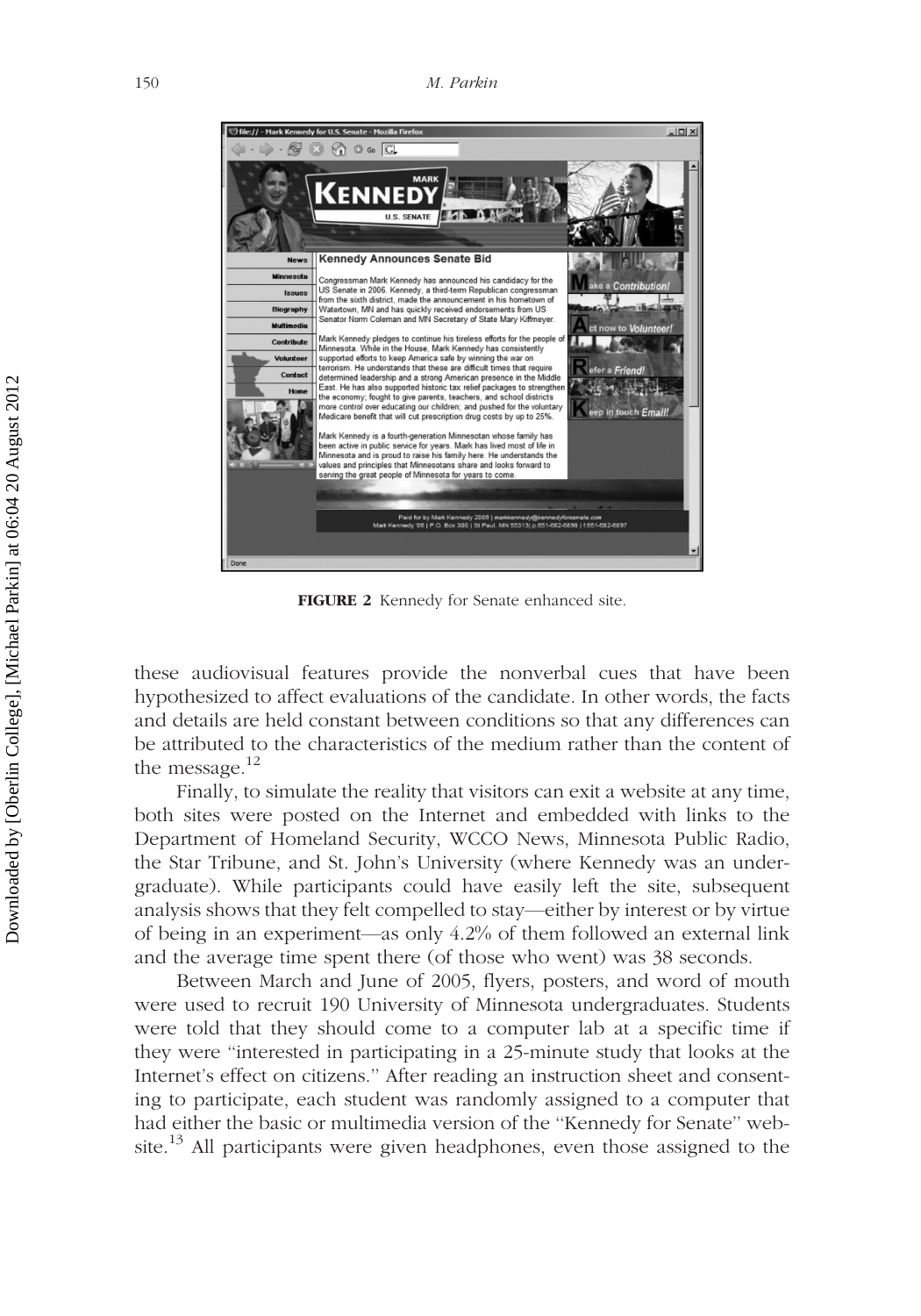basic site that had no audio. Before starting the experiment, participants were told that they could ''browse the Internet for the next 10 minutes.'' They then began the experiment by clicking on the phrase ''start web browsing,'' which took them to the home page of either the basic or multimedia site. Participants were then left to browse the site (or other parts of the Internet) for 10 minutes.<sup>14</sup>

Each participant was stopped after exactly 10 minutes and asked to complete a post-test survey that started with questions about where they went on the site and approximately how long they stayed on each page.<sup>15</sup> Participants then answered questions about their political opinions, including their feelings about Mark Kennedy and his Senate bid. The remainder of the survey focused on media use, political knowledge, and personal background questions. When they were done, they were paid five dollars, debriefed, and asked not to discuss the experiment with others.

The resulting sample was predominantly white (77.2%) with reasonable balance between men (55.3%) and women (44.7%) as well as between Republicans (37.9%), Independents (15.3%), and Democrats (46.8%). The sample was also split between those claiming to be "not at all," "not too," or ''somewhat interested'' in politics (48.9%) and those claiming to be ''very'' or ''extremely'' interested (51.1%). In addition, 92.7% stated that they go online at least once a day, 61.6% typically get political news online, and 64.2% had previously been to a candidate's website. The majority of participants (98.9%) were younger than 30, which provides some confidence that, because of young people's familiarity with the Internet, any effects are the result of the technology rather than the participants' ability to use it (Althaus and Tewksbury 2000, 187). However, having such a young sample means that it differs from the true population of candidate website visitors (Kohut et al. 2008), limiting the generalizability of the findings reported below (see, e.g., Sears 1986; cf. Druckman 2001, 1046; Nelson, Clawson, and Oxley 1997, 570–571). Tests confirm that all of these sample characteristics were consistent across the two conditions.16

#### RESULTS

Before analyzing the results, it is important to confirm that visitors to the multimedia site did, in fact, have a different experience than those who visited the basic site. All participants were required to report the estimated time they spent on each page while those in the multimedia condition also reported the frequency with which they used the individual audio and video features. Analysis shows that the average multimedia site visitor watched 1.7 videos and listened to 1.1 audio clips. The ''Trip to Iraq'' video was the most watched (43.9%), while the extended "Candidacy Announcement" audio was listened to most (40.2%). During the 10-minute experiment, multimedia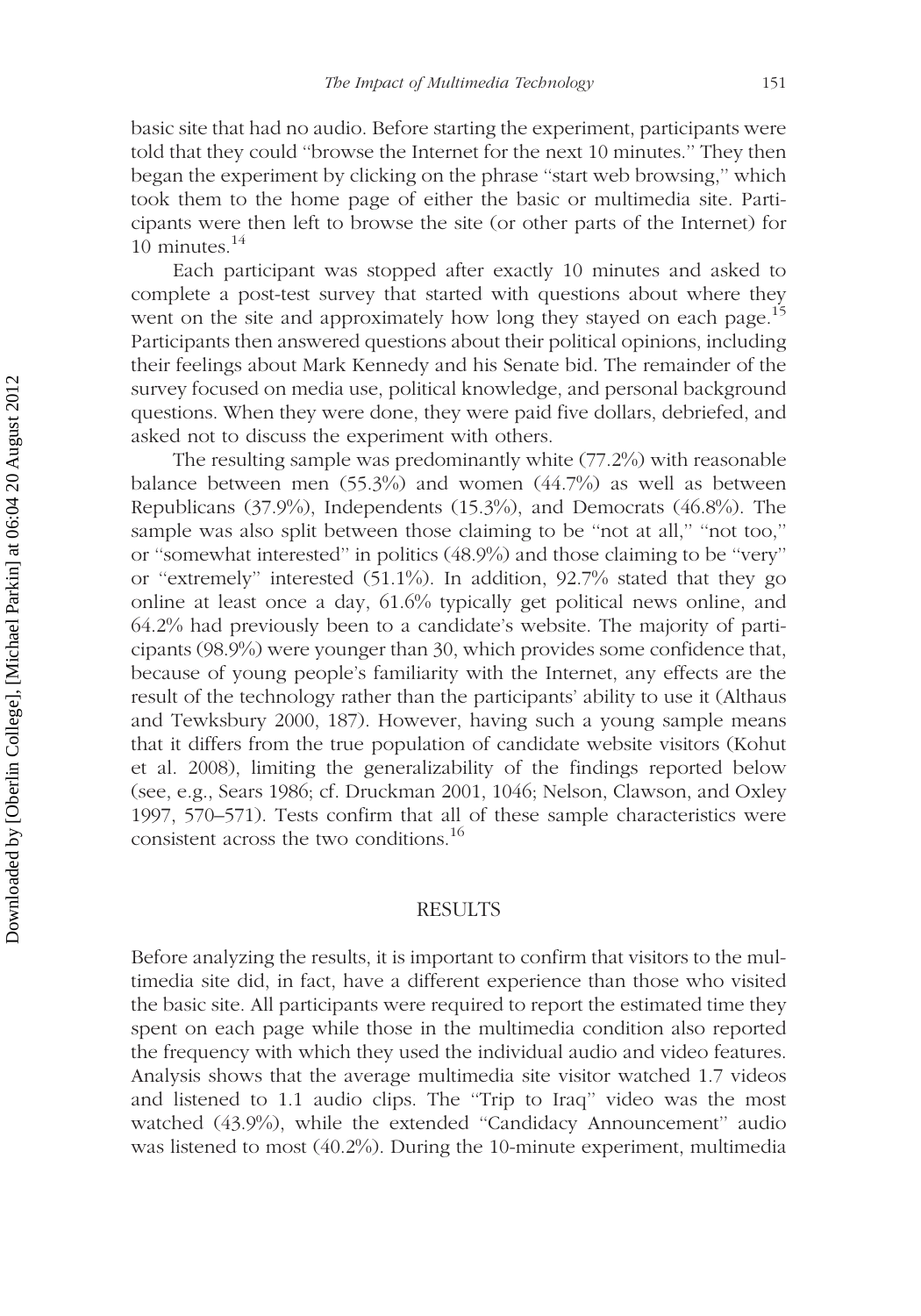site visitors spent an average of 2 minutes 57 seconds watching video and 58 seconds listening to audio. While they did not typically fixate on the audio and video clips, they did engage with this material in a way that their basic site counterparts could not. This is initial evidence that, as expected, the audiovisual aspects of Kennedy's multimedia site caught participants' attention, drawing them into his message (see Graber 1996, 90; Druckman 2003, 562).

The following analysis uses one-tailed difference of means tests to compare the two conditions in terms of their assessment of Kennedy's personal image and policy positions as well as general feelings and vote intentions.<sup>17</sup> Impressions of Kennedy's image were assessed with four conventional measures based on responses to questions about how well a word or phrase describes him (see, e.g., Funk 1999). There were measures for competency (intelligent, knowledgeable, hardworking: alpha .763), leadership (respected, inspiring, strong leader: alpha .732), empathy (cares about people, in touch with ordinary people, compassionate: alpha .769), and integrity (honest, moral, decent: alpha .777).18 Measures of policy support were created for each of the 10 issues on Kennedy's website using a scale from ''strongly disapprove'' (1) to ''strongly approve'' (5). Participants also rated Kennedy on a thermometer scale from 1 to 10, where 10 meant ''very warm'' or favorable (standardized to a five-point scale). Finally, participants specified their intentions to vote for Kennedy as either ''definitely would not'' (1), ''probably would not'' (2), ''not sure'' (3), ''probably would'' (4), or ''definitely would'' (5).

#### Differences Between Basic and Multimedia Site Participants

Table 1 shows that, on a number of dimensions, multimedia site participants were more impressed with Kennedy than those in the basic site condition. While differences on competency were imperceptible (3.49 and 3.49), those who browsed Kennedy's multimedia site had a slightly higher opinion of his leadership ability (2.74 and 2.91) and integrity (3.34 and 3.55). There was also a clear difference on empathy, as basic site participants gave Kennedy a 3.36 compared to 3.61 from those in the multimedia site condition. This suggests that having the opportunity to see Kennedy's mannerisms and hear him speak had some positive effects on the Republican candidate's perceived image.

Table 1 also shows that there were some statistically significant differences on certain key issues. Multimedia site participants gave Kennedy higher marks than those in the basic site condition for his positions on jobs/economy/taxes  $(2.81$  and  $3.14)$ , family values  $(2.32$  and  $2.65)$ , Social Security (2.67 and 2.96), and the war on terror (2.59 and 3.04)—all issues that were discussed in at least one audio or video clip.<sup>19</sup> Health care, which was also featured in an audio spot (''Health Care'') and a video (''Seniors''), was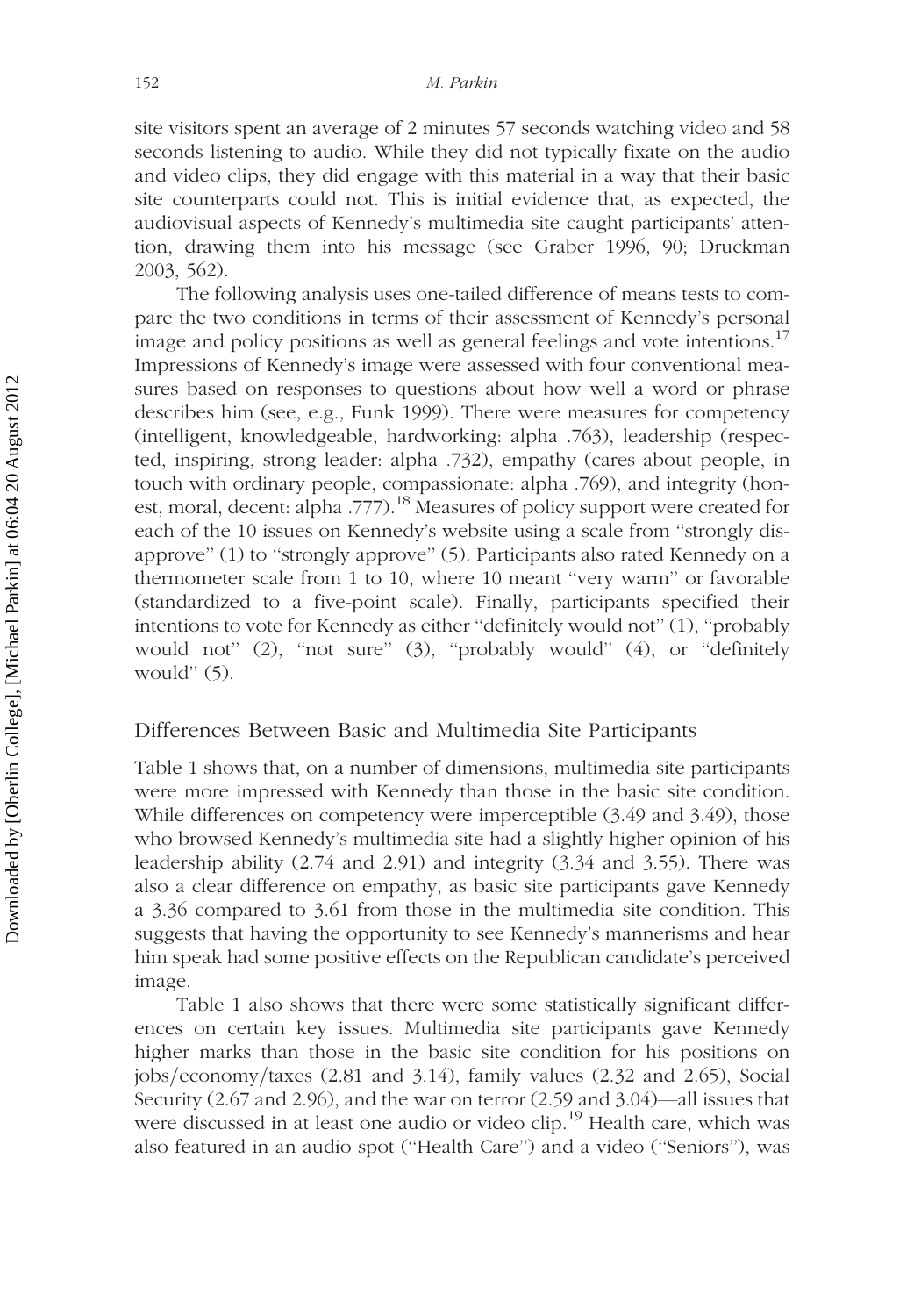|                      | Basic $(n=83)$ | Multimedia $(n=107)$ |
|----------------------|----------------|----------------------|
| Image                |                |                      |
| Competency           | 3.49           | 3.49                 |
| Leadership           | 2.74           | $2.91^{\#}$          |
| Empathy              | 3.36           | $3.61*$              |
| Integrity            | 3.34           | $3.55^{\#}$          |
| <b>Issues</b>        |                |                      |
| Agriculture          | 3.29           | 3.36                 |
| Environment          | 3.16           | 3.41                 |
| Jobs/Economy/Taxes   | 2.81           | $3.14*$              |
| Education            | 3.07           | 3.22                 |
| <b>Family Values</b> | 2.32           | $2.65***$            |
| Health Care          | 2.92           | 3.13#                |
| Social Security      | 2.67           | $2.96*$              |
| Sportsmen Issues     | 3.12           | 3.15                 |
| Veterans             | 3.16           | 3.22                 |
| War on Terror        | 2.59           | $3.04***$            |
| Overall              |                |                      |
| Candidate Evaluation | 2.39           | $2.74*$              |
| Vote Intention       | 2.41           | $2.82**$             |

TABLE 1 Basic and Multimedia Site Evaluations

\*\*\* $p$  < .001. \*\* $p$  < .01. \* $p$  < .05.  $#p$  < .10. In one-tailed difference of means tests.

also marginally significant (2.92 and 3.13).<sup>20</sup> There were no clear differences between conditions on any of the other issues (i.e., agriculture, environment, education, veterans, and sportsman issues). These results provide some evidence that the nonverbal cues in audiovisual material can, at times, provide a more persuasive representation of the candidate's message than written text.

These gains on image and issues were matched, as expected, by some additional support for Kennedy in terms of overall evaluations and vote intentions. Those visiting the multimedia site gave him a feeling thermometer score of 2.74 compared to 2.39 from those in the basic site condition. They also signaled significantly stronger intentions to vote for the Republican candidate (2.41 and 2.82).

Taken together, these results generally fit the pattern hypothesized above insomuch as those in the multimedia condition rated Kennedy higher than those in the basic site condition in terms of certain image and policy factors, as well as overall feelings. However, it should be noted that these differences, even when significant, were substantively modest in that many of the average scores provided by those who had visited Kennedy's multimedia site remained around the measure's midpoint. For example, multimedia site participants ''neither approved nor disapproved'' (3) of most of Kennedy's issue positions, while their vote intentions fell just short of the ''not sure'' mark (3). I now break these results down by partisanship and political interest to see what role they might have played in conditioning the effect that Kennedy's websites had on participants' evaluations.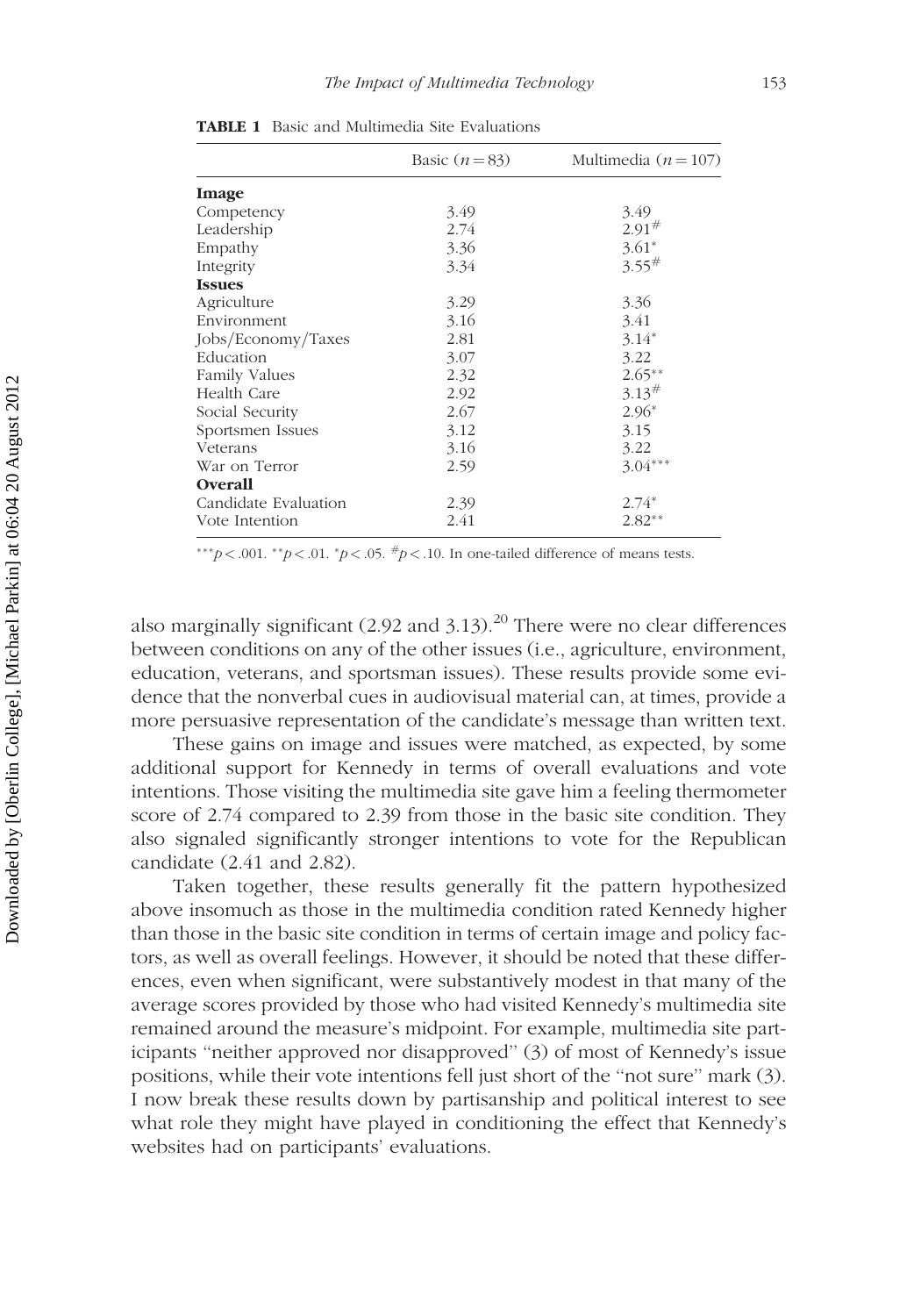Conditional Differences Between Basic and Multimedia Site Participants

Table 2 presents the differences between conditions for Democratic participants. The first two columns show that Democrats did not differ much in their evaluations depending on whether they visited Kennedy's basic or multimedia site. There were no statistically significant differences in terms of Kennedy's image, and Democrats who visited the multimedia site only rated two of his policies—family values (1.76 and 2.33) and the war on terror (2.12 and 2.44)—significantly higher than the low baseline set by basic site visitors. The only other significant difference was on vote intentions (1.70 and 2.08). Despite the statistical significance of these differences, multimedia site Democrats still generally disapproved of Kennedy's conservative positions and opposed the idea of voting for him. In short, exposure to Kennedy's multimedia site did little more to persuade Democratic participants than exposure to his basic site.

The subsequent results in Table 2 shed some light on why there were so few differences among Democrats in general. The third and fourth columns show that, among Democrats with little interest in politics, the few differences that actually reached statistical significance were, in fact, negative. $21$ Low-interest Democrats who visited Kennedy's multimedia site rated him

|                      | All Democrats     |                        | Low-interest<br>Democrats |                        | High-interest<br>Democrats |                        |
|----------------------|-------------------|------------------------|---------------------------|------------------------|----------------------------|------------------------|
|                      | Basic<br>$(n=40)$ | Multimedia<br>$(n=49)$ | Basic<br>$(n=15)$         | Multimedia<br>$(n=22)$ | Basic<br>$(n=25)$          | Multimedia<br>$(n=27)$ |
| Image                |                   |                        |                           |                        |                            |                        |
| Competency           | 3.20              | 3.09                   | 3.47                      | 3.29                   | 3.03                       | 2.92                   |
| Leadership           | 2.47              | 2.52                   | 2.86                      | 2.79                   | 2.25                       | 2.31                   |
| Empathy              | 3.00              | 3.25                   | 3.33                      | 3.54                   | 2.80                       | 3.04                   |
| Integrity            | 3.05              | 3.21                   | 3.50                      | 3.46                   | 2.78                       | 3.01                   |
| <b>Issue</b>         |                   |                        |                           |                        |                            |                        |
| Agriculture          | 3.13              | 3.08                   | 3.27                      | 3.50                   | 3.04                       | 2.74                   |
| Environment          | 2.98              | 3.12                   | 3.33                      | 3.18                   | 2.76                       | 3.07                   |
| Jobs/Economy/Taxes   | 2.34              | 2.69                   | 3.07                      | 3.00                   | 1.90                       | $2.44*$                |
| Education            | 2.95              | 2.84                   | 3.87                      | $3.23*$                | 2.40                       | 2.52                   |
| Family Values        | 1.76              | $2.33***$              | 2.40                      | 2.65                   | 1.37                       | $2.06***$              |
| Health Care          | 2.78              | 2.90                   | 3.67                      | $3.00**$               | 2.24                       | $2.81*$                |
| Social Security      | 2.58              | 2.61                   | 3.27                      | $2.82*$                | 2.16                       | 2.44                   |
| Sportsmen            | 2.88              | 2.98                   | 3.00                      | 3.00                   | 2.80                       | 2.96                   |
| Veterans             | 3.00              | 3.02                   | 3.13                      | 2.91                   | 2.92                       | 3.11                   |
| War on Terror        | 2.12              | $2.44*$                | 2.42                      | 2.59                   | 1.93                       | 2.32                   |
| Overall              |                   |                        |                           |                        |                            |                        |
| Candidate Evaluation | 1.81              | 2.11                   | 2.37                      | 2.41                   | 1.48                       | $1.87*$                |
| Vote Intention       | 1.70              | $2.08*$                | 2.20                      | 2.36                   | 1.40                       | $1.85*$                |

TABLE 2 Democrats' Evaluations With Political Interest

\*\*\* $p < .001$ . \*\* $p < .01$ . \* $p < .05$ . In one-tailed difference of means tests.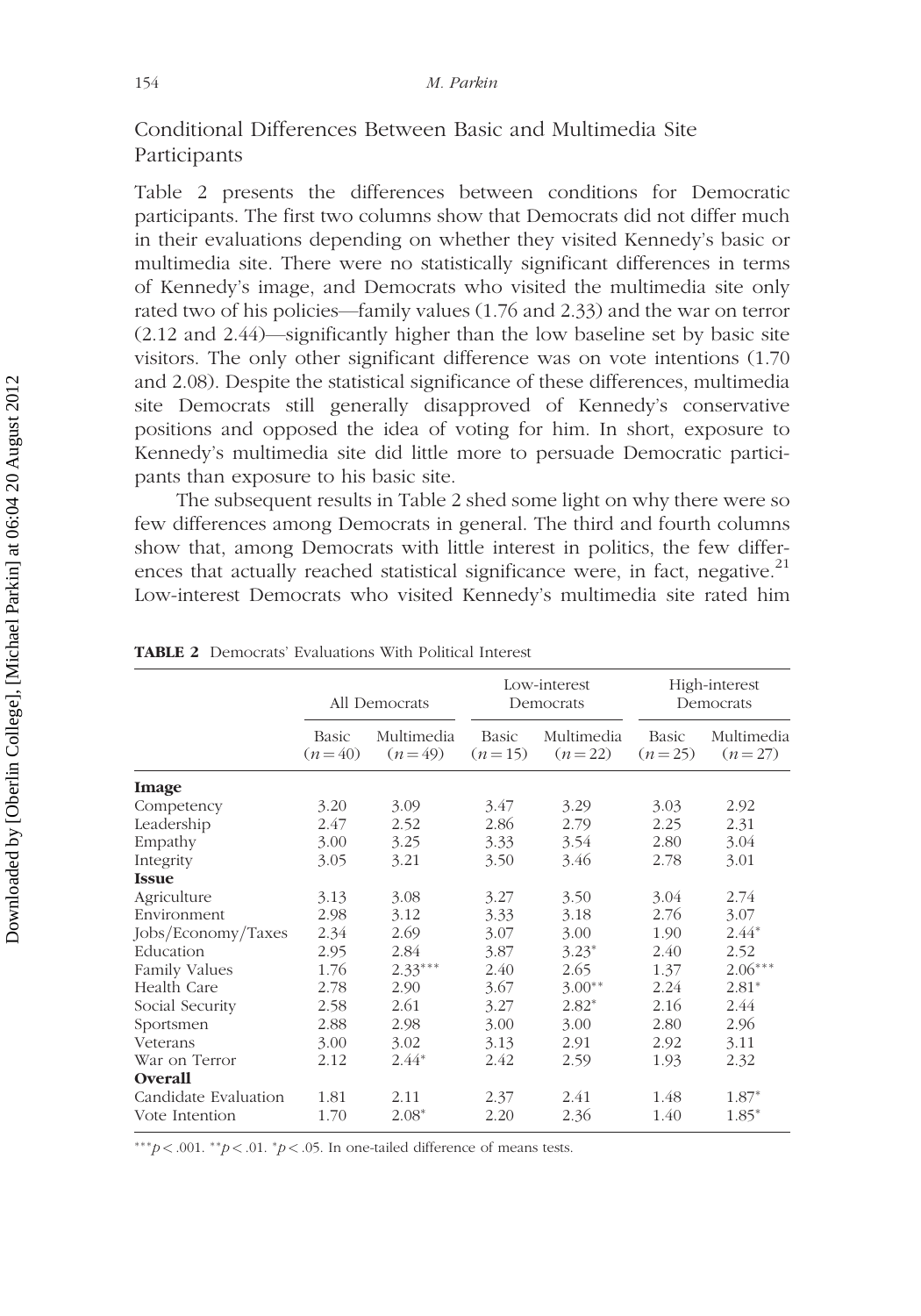significantly lower on education (3.87 and 3.23), health care (3.67 and 3.00), and Social Security (3.27 and 2.82). In each case, Kennedy received fairly solid evaluations from low-interest Democrats viewing the basic site, while those in the multimedia site condition gave him lower scores that were closer to the midpoint or below. Assuming that low-interest Democrats paid little attention to Kennedy's basic site would fit with Zaller's claim that ''politically inattentive persons will often be unaware of the implications of the persuasive communications they encounter and so often end up 'mistakenly' accepting them'' (Zaller 1992, 44–45). In this case, it seems that low-interest Democrats may have been content to skim inattentively through Kennedy's basic site, while his multimedia site alerted them to be more critical of his conservative message.

The last two columns in Table 2 show that Kennedy's multimedia site had a more positive effect on high-interest Democrats. While there were no significant results for any of the image measures, there were positive and significant differences between the conditions on three key issues jobs/economy/taxes  $(1.90 \text{ and } 2.44)$ , family values  $(1.37 \text{ and } 2.06)$ , and health care (2.24 and 2.81)—as well as the candidate evaluation score (1.48 and 1.87) and vote intentions (1.40 and 1.85). High-interest Democrats in the basic site condition were quite critical, giving Kennedy some of his worst scores, while their counterparts on the multimedia site were somewhat less so. This suggests that reading text may have led high-interest Democrats to focus and counter argue, whereas consuming audiovisual material may have made them less analytical and thus a little more accepting, although by no means supportive, of Kennedy (Brader 2006, 142; Graber 2001, 38; Taber and Lodge 2006).

Table 3 shows a similar pattern among independent participants, although small sample sizes suggest that any significant differences should be taken with caution. The first two columns reveal that there were only three real differences in how Kennedy was evaluated by Independents in the two conditions. He received significantly higher, albeit not particularly strong, ratings from multimedia site Independents on Social Security (2.36 and 2.89), the war on terror (2.30 and 3.02), and overall feelings toward the candidate (1.96 and 2.61). Table 3 also shows that, just as with Democrats, low-interest Independents who browsed the multimedia site tended to be more critical of Kennedy than their reasonably supportive counterparts in the basic site condition, whereas differences among high-interest Independents tended to be positive. In fact, despite expectations based on their presumed openness to the candidate's message, low-interest Independents who visited the multimedia site gave Kennedy lower marks for empathy (4.31 and 3.44), integrity (3.89 and 3.33), education (4.00 and 3.31), and vote intentions (3.33 and 2.69), while high-interest Independents in the multimedia condition gave him higher scores on environment (2.75 and 3.60), the war on terror (1.92 and 3.13), and overall candidate evaluations (1.56 and 2.70).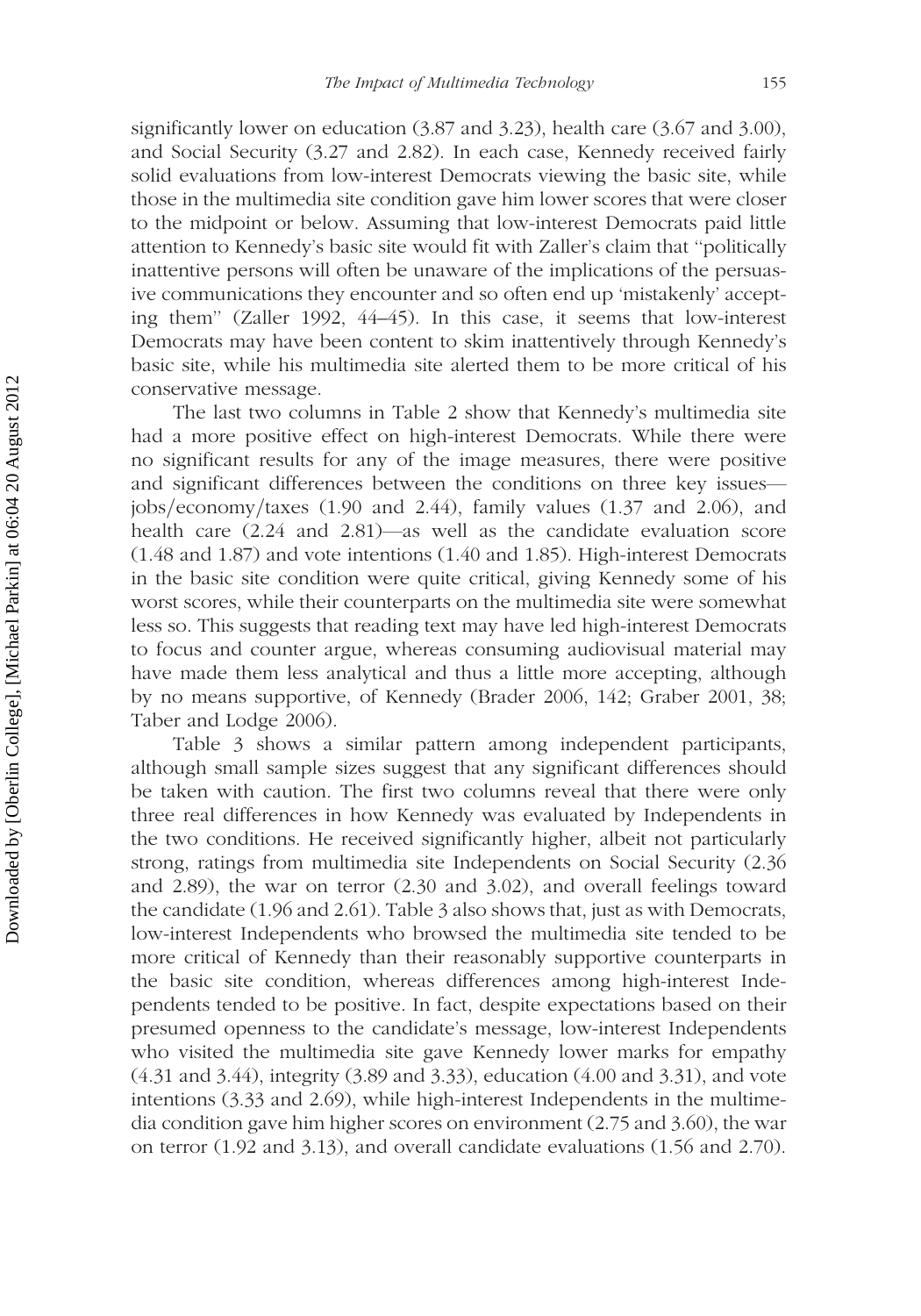|                      | All Independents         |                        | Low-interest<br>Independents |                        | High-interest<br>Independents |                       |
|----------------------|--------------------------|------------------------|------------------------------|------------------------|-------------------------------|-----------------------|
|                      | <b>Basic</b><br>$(n=11)$ | Multimedia<br>$(n=18)$ | Basic<br>$(n=3)$             | Multimedia<br>$(n=13)$ | Basic<br>$(n=8)$              | Multimedia<br>$(n=5)$ |
| Image                |                          |                        |                              |                        |                               |                       |
| Competency           | 3.52                     | 3.48                   | 3.89                         | 3.61                   | 3.39                          | 3.17                  |
| Leadership           | 2.63                     | 2.72                   | 3.33                         | 2.81                   | 2.45                          | 2.50                  |
| Empathy              | 3.22                     | 3.26                   | 4.31                         | $3.44*$                | 2.81                          | 2.83                  |
| Integrity            | 3.11                     | 3.31                   | 3.89                         | $3.33*$                | 2.81                          | 3.25                  |
| <b>Issues</b>        |                          |                        |                              |                        |                               |                       |
| Agriculture          | 3.27                     | 3.44                   | 3.67                         | 3.46                   | 3.13                          | 3.40                  |
| Environment          | 3.09                     | 3.61                   | 4.00                         | 3.62                   | 2.75                          | $3.60*$               |
| Jobs/Economy/Taxes   | 2.55                     | 3.11                   | 3.17                         | 3.23                   | 2.31                          | 2.80                  |
| Education            | 2.91                     | 3.17                   | 4.00                         | $3.31*$                | 2.50                          | 2.80                  |
| Family Values        | 2.33                     | 2.56                   | 3.00                         | 2.72                   | 2.08                          | 2.13                  |
| Health Care          | 2.73                     | 3.06                   | 3.33                         | 3.08                   | 2.50                          | 3.00                  |
| Social Security      | 2.36                     | $2.89*$                | 3.00                         | 3.00                   | 2.13                          | 2.60                  |
| Sportsmen            | 3.18                     | 2.89                   | 3.33                         | 3.00                   | 3.13                          | 2.60                  |
| Veterans             | 3.00                     | 3.11                   | 3.00                         | 3.23                   | 3.00                          | 2.80                  |
| War on Terror        | 2.30                     | $3.02*$                | 3.33                         | 2.97                   | 1.92                          | $3.13*$               |
| Overall              |                          |                        |                              |                        |                               |                       |
| Candidate Evaluation | 1.96                     | $2.61*$                | 3.00                         | 2.58                   | 1.56                          | $2.70*$               |
| Vote Intention       | 2.18                     | 2.61                   | 3.33                         | $2.69*$                | 1.75                          | 2.40                  |

TABLE 3 Independents' Evaluations With Political Interest

\*\*\* $p < .001$ . \*\* $p < .01$ . \* $p < .05$ . In one-tailed difference of means tests.

The results in Table 4 show a more consistent pattern among Kennedy's fellow Republicans. While Republicans viewing the basic site were generally quite favorable toward Kennedy, their multimedia site counterparts were even more positive on a number of dimensions, including leadership (3.12 and 3.45), empathy (3.85 and 4.18), education (3.28 and 3.73), Social Security (2.91 and 3.43), the war on terror (3.29 and 3.78), and vote intentions (3.39 and 3.83). In all of these cases, Kennedy's multimedia site was associated with higher-than-average ratings on a five-point scale. In other words, compared to his basic site, Kennedy's multimedia site bolstered his standing among those who would have been its most likely visitors (e.g., Bimber and Davis 2003).

The remaining columns in Table 4 show that differences between the conditions were generally positive, although rarely significant, for both low- and high-interest Republicans. Unlike their Democratic and independent counterparts, low-interest Republicans who visited Kennedy's multimedia-enhanced site were more positive than those who visited his basic site. The differences, however, only reached significance for empathy (3.82 and 4.29), education (3.11 and 3.86), and the war on terror (3.04 and 3.56). In addition, although high-interest Republicans in the multimedia group gave Kennedy some of his best ratings, they only exceeded those of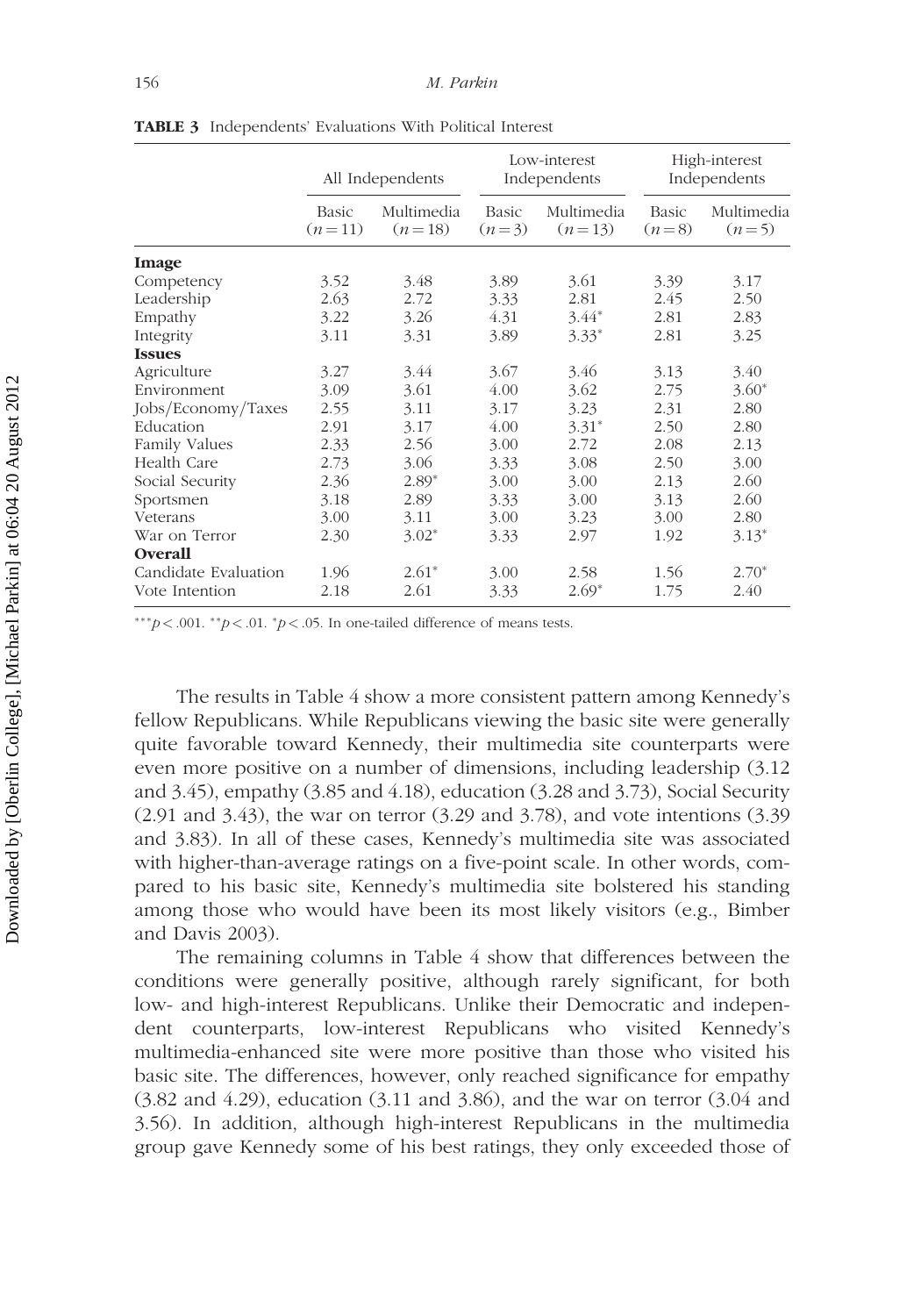|                      | All Republicans   |                        | Low-interest<br>Republicans |                        | High-interest<br>Republicans |                        |
|----------------------|-------------------|------------------------|-----------------------------|------------------------|------------------------------|------------------------|
|                      | Basic<br>$(n=32)$ | Multimedia<br>$(n=40)$ | Basic<br>$(n=19)$           | Multimedia<br>$(n=21)$ | Basic<br>$(n=13)$            | Multimedia<br>$(n=19)$ |
| Image                |                   |                        |                             |                        |                              |                        |
| Competency           | 3.85              | 3.98                   | 3.82                        | 3.91                   | 3.91                         | 4.06                   |
| Leadership           | 3.12              | $3.45*$                | 3.05                        | 3.35                   | 3.23                         | 3.55                   |
| Empathy              | 3.85              | $4.18*$                | 3.82                        | $4.29*$                | 3.89                         | 4.06                   |
| Integrity            | 3.80              | 4.04                   | 3.79                        | 3.93                   | 3.82                         | 4.17                   |
| <b>Issues</b>        |                   |                        |                             |                        |                              |                        |
| Agriculture          | 3.50              | 3.68                   | 3.47                        | 3.90                   | 3.54                         | 3.42                   |
| Environment          | 3.41              | 3.68                   | 3.53                        | 3.67                   | 3.23                         | 3.68                   |
| Jobs/Economy/Taxes   | 3.48              | 3.70                   | 3.39                        | 3.50                   | 3.62                         | 3.92                   |
| Education            | 3.28              | $3.73*$                | 3.11                        | $3.86*$                | 3.54                         | 3.58                   |
| Family Values        | 3.01              | 3.10                   | 2.88                        | 2.95                   | 3.21                         | 3.26                   |
| Health Care          | 3.16              | 3.45                   | 3.26                        | 3.43                   | 3.00                         | 3.47                   |
| Social Security      | 2.91              | $3.43**$               | 3.00                        | 3.14                   | 2.77                         | $3.74***$              |
| Sportsmen            | 3.41              | 3.48                   | 3.16                        | 3.29                   | 3.77                         | 3.68                   |
| Veterans             | 3.41              | 3.53                   | 3.32                        | 3.48                   | 3.54                         | 3.58                   |
| War on Terror        | 3.29              | $3.78**$               | 3.04                        | $3.56**$               | 3.67                         | 4.02                   |
| Overall              |                   |                        |                             |                        |                              |                        |
| Candidate Evaluation | 3.25              | 3.56                   | 3.18                        | 3.50                   | 3.35                         | 3.63                   |
| Vote Intention       | 3.39              | $3.83*$                | 3.26                        | 3.52                   | 3.54                         | $4.16*$                |

TABLE 4 Republicans' Evaluations With Political Interest

\*\*\* $p < .001$ . \*\* $p < .01$ . \* $p < .05$ . In one-tailed difference of means tests.

high-interest Republicans in the basic site condition for Social Security (2.77) and 3.74) and vote intentions (3.54 and 4.16). Still, there is some evidence that Kennedy gained among his fellow Republicans by presenting his case with vivid technologies rather than relying on static text.

This experiment found that, among visitors in general, a campaign website with multimedia generated more support for the candidate than one without multimedia. These general gains were, however, conditioned by mixed reactions from participants depending on their party identification and political interest. Low-interest Democrats and Independents who visited Kennedy's multimedia site were more negative toward him than those who visited his basic site, while high-interest Democrats and Independents in the multimedia condition tended to be marginally more sympathetic than those in the basic site condition. Kennedy's multimedia site seems to have sparked low-interest Democrats and Independents to be more critical, while it was able to convince high-interest Democrats and Independents to be somewhat more accepting than those who picked apart the written statements on his basic site. Republican participants, regardless of political interest, gave Kennedy fairly solid ratings after browsing his basic site, while those who visited his multimedia site gave him even stronger numbers. In fact, Kennedy received some of his highest ratings from his fellow Republicans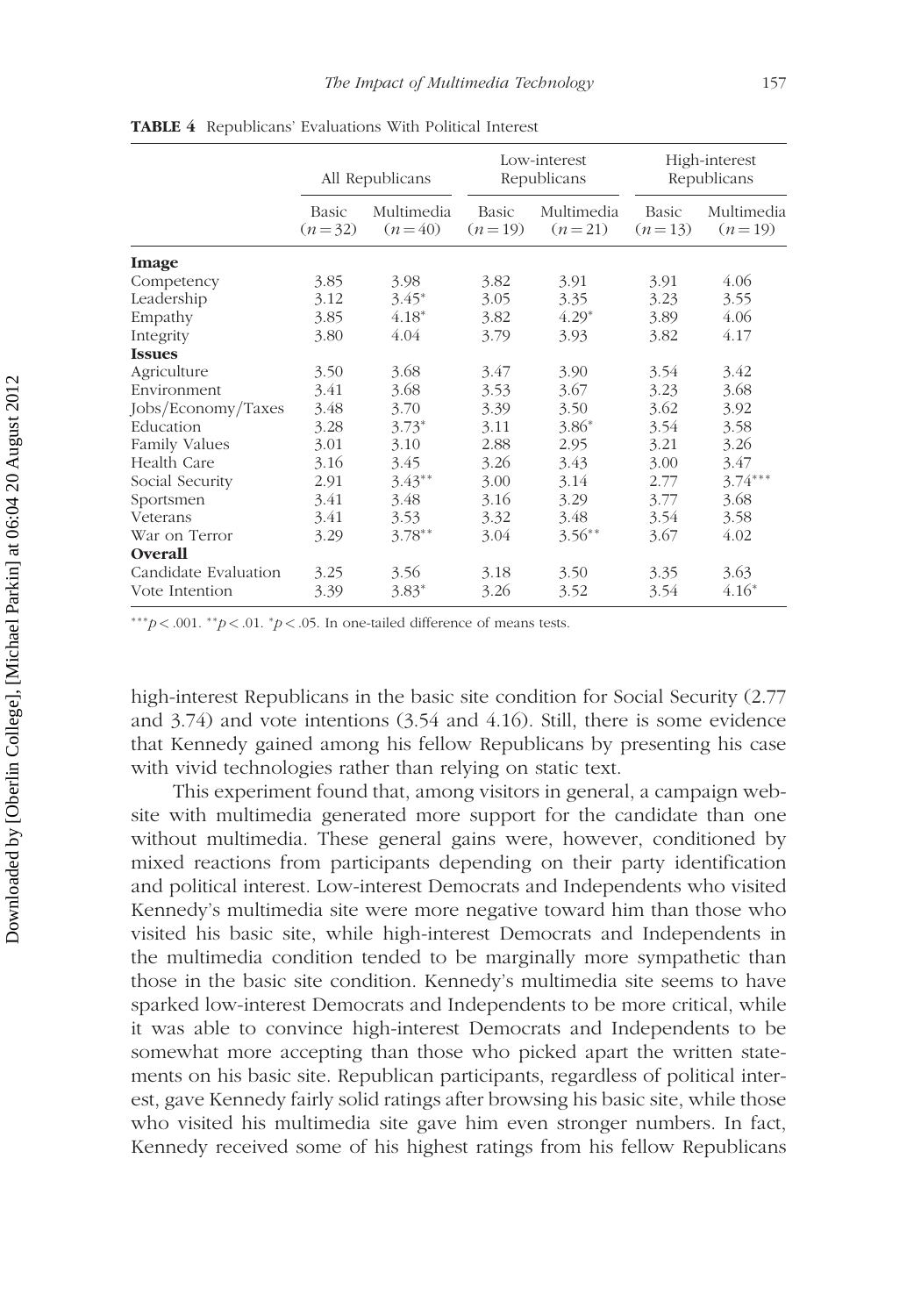in the multimedia site condition. In other words, Kennedy's message was most persuasive when visitors were open to it and it was presented in a visually and aurally stimulating way.22

#### **CONCLUSION**

Campaigns are filled with countless decisions, including how best to promote a candidate online. It is clear that campaign teams are quite deliberate in designing their sites, although they have generally made these decisions with little concrete knowledge of their effect on site visitors. This study provides some initial empirical evidence that even seemingly small design choices can, at times, have some discernable effects on how the candidate is evaluated. In particular, this study found that incorporating multimedia into a candidate website had some benefits among the candidate's fellow partisans while the impact on non-supporters was more reserved or even negative, depending on political interest.

These results should be seen as preliminary rather than conclusive, however, given the limitations of this study. As mentioned above, the sample consisted of college-aged students so it deviated from the true population of candidate website visitors who are typically a little older (Kohut et al. 2008). Therefore, we cannot be entirely certain that these results would hold among a more representative population given the particular attributes of young people. It could be, for example, that young people's significant exposure to news and political material via the Internet and/or their limited engagement with the candidate caused them to react differently to the multimedia site than older visitors would have. As such, this college-aged sample limits the generalizabilty of the results.

This study is further limited by the fact that it was conducted in a lab with a single Republican candidate. In this way it did not mimic an actual campaign because participants received the candidate's message in isolation from other candidates and campaign information from the media. In addition, given that there are differences in how partisans receive and process information (Amodio et al. 2007), further research is needed to determine whether the same effects would occur if the stimulus had been a Democratic candidate's website. There is also some question about how the timing of the experiment (i.e., early in the campaign) might have affected the results. Participants, particularly those who are relatively young, may have reacted differently later in the campaign, after learning more about the race and possibly becoming more invested in a particular candidate. For these reasons, the results found here really represent more of a starting point for future research than a conclusive analysis of how multimedia use on candidate websites affects voters.

With these caveats in mind, this study still has some interesting implications for campaign practitioners and researchers. The results speak, first of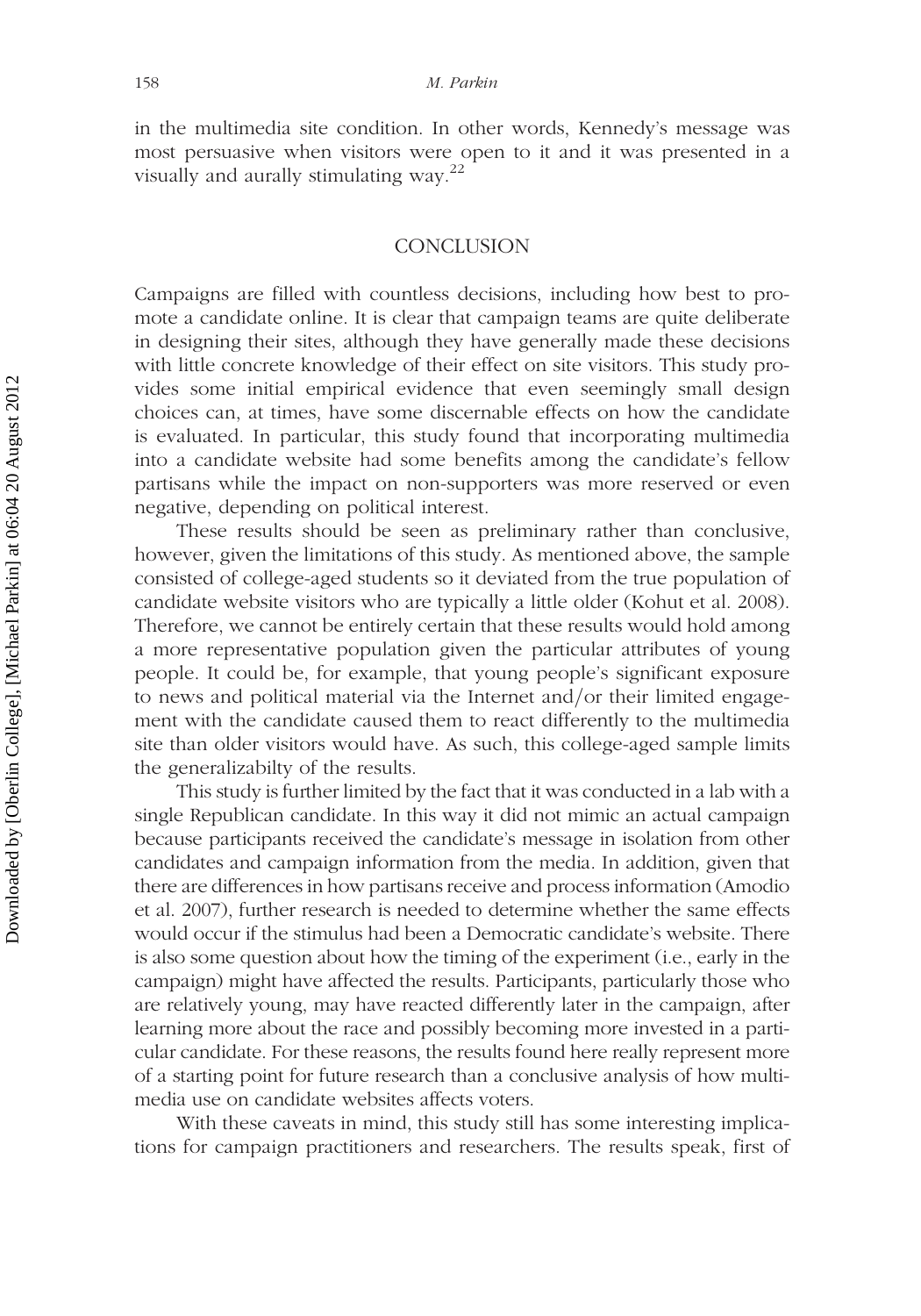all, to the importance of investigating links between campaign strategies and voting behavior (McGraw 2003, 395). Rather than treating candidate websites as inconsequential, researchers ought to take more seriously their impact on the growing number of voters who visit them each year. The results also confirm the necessity of investigating seemingly small choices about candidate website design. We now know that choices about information presentation, interactivity, and other features can have some influence on perceptions of the candidate and vote intentions. Understanding how these component parts work is necessary to build a general explanation of how, when, and why candidate websites will affect voters. In other words, this type of study provides insight into why some candidate websites are generally more effective than others.

This study also provides campaigners with some preliminary empirical evidence of how incorporating audiovisual material into a candidate website affects different visitors. This study found that a multimedia-enhanced site provided more consistent benefits among supporters than non-supporters. The implication is that candidate websites with multimedia may provide campaigns with a net benefit, at least among young voters in certain situations, assuming that supporters are more likely to visit than non-supporters, particularly non-supporters with limited political interest. In other words, a candidate website with multimedia might outperform one without multimedia to the extent that supporters make up a good portion of the visitors, as they often do (Bimber and Davis 2003; Rainie et al. 2005; Iyengar et al. 2008). As such, it seems as though candidates might be making a reasonable investment given that multimedia features appear to be a little more than just bells and whistles; they can have some real political benefits with certain voters under the right set of circumstances.

#### **NOTES**

1. Williams (2003, 4) calculates that individual major- and third-party Senate candidate websites received between 1,000 and 800,000 hits each in 2000; by 2002, the number ranged from 6,800 to 1.6 million per site. Candidate websites affect even more voters indirectly through activists spreading information (Foot and Schneider 2006, 86, 129–155; Smith 2009) and reporters gathering material (Bimber and Davis 2003, 68–72).

2. Even relatively simple audio and video clips that are produced and uploaded ''in-house'' require time, effort, and technical expertise, while contracting this work to professional consultants adds financial costs on top of the time and effort required of candidates and staffers. Trent and Friedenberg (2008, 374) note that professionally produced television spots can run into the thousands, if not tens of thousands, of dollars, while a search of consultants in Politics magazine shows, for example, that voiceover work for audio spots can cost as much as \$385.00 for the first hour. Putting these features into a site requires additional costs; for example, one consulting firm charges \$1,200 for a basic campaign site (i.e., without audio or video), while a site with ''streaming media'' is \$4,000 (i.e., more than 3 times as much). These costs are not always prohibitive, but they are nonetheless significant enough to cause campaigns to consider whether incorporating multimedia is really worth it.

3. ''Multimedia'' has been used to describe features ranging from photographs to form fields. In this paper, ''multimedia'' is defined as a presentation that uses audio or video, rather than text, to convey information. The terms "multimedia" and "audio and/or video" are used synonymously throughout.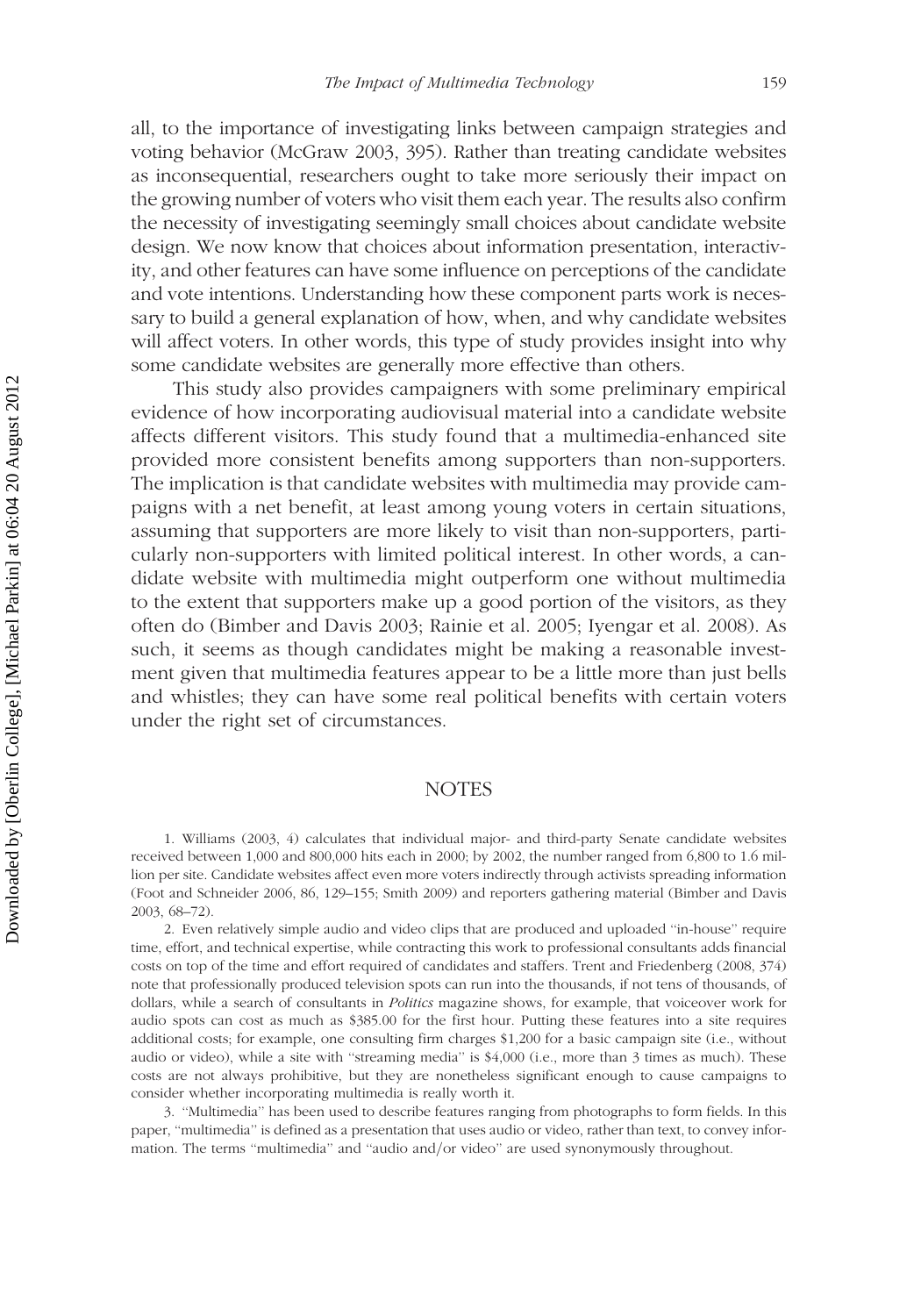#### 160 M. Parkin

4. Work sponsored by the Pew Foundation (Cornfield and Rainie, 2003, Rainie et al. 2005) shows that more than a third of candidate website visitors find them ''useful'' in helping decide for whom to vote, although it is not clear whether this means that they actually change visitors' political opinions and/or vote choices.

5. Stromer-Galley et al. find that, unlike multimedia, candidates generally seek to avoid using interactive features because they can compromise message control (Stromer-Galley 2000; Stromer-Galley and Foot 2002; Stromer-Galley and Baker 2006). In addition, Warnick et al. (2005) find that some web-based interactivity increased issue position recall, although too much of it interfered with the recollection of site content.

6. According to Brader (2006, 19), ''the combination of moving images and sound provides a window into distant places and events in such a way that they feel 'real,' as if the viewer were 'there' in some sense, lending an aura of truth and authenticity to what is seen and heard.'' Graber (1996, 87–89) adds, ''The perceived realism of visuals lends them credibility. ... Americans find audiovisual news more appealing, interesting, and believable than other forms.... Most situations in life have visual dimensions, making experiences that lack visuals seem unrealistic.''

7. Brader (2006, 142) explains, ''Cues like those in campaign ads often trigger emotional responses but not conscious awareness on the part of the individual ... [thus] the capacity to counter argue is less useful.... This is not to say that political appeals can never be rejected; indeed, the more explicit and open the appeal, the more we should expect that the capacity to assimilate or resist plays a role. However, responses to emotional cues of the sort often appearing in campaign ads occur automatically and, even when a person is aware of a change in feelings, she may not fully appreciate why that change occurred. She is still capable of both recognizing that she disagrees with the message of the ad and rejecting its arguments, but she may not be able to control easily the fact she feels less (or more) inclined to reject those arguments this time around.''

8. Bimber and Davis (2003, 111) note, ''while it is true that most people visit candidate websites after having decided for whom they will vote, enough citizens to be potentially electorally significant, particularly in a close race, are undecided at their first visit'' (also see Rainie et al. 2005, 12). This may be particularly true for congressional candidates' sites as voters often go online for information about candidates with whom they are less familiar (Bimber and Davis 2003, 114–118).

9. All materials and procedures were approved by the University of Minnesota's Institutional Review Board.

10. By mentioning his party identification, presenting conservative positions, and discussing his Minnesota-based family and biography, Kennedy's website made it clear that he was not to be confused with Senator Ted Kennedy.

11. Although the home page of the multimedia site included a handful of additional static photos, the primary difference between the two sites was the inclusion of 5 audio and 6 video clips. While these pictures muddy the experimental waters a little, their effect is undoubtedly small given that they appeared only on the front page and were overshadowed by the much more numerous audio and video features.

12. The multimedia material was not translated into text for basic site participants for three reasons. First, it would have meant deviating from the verbatim text from Kennedy's past campaign sites. Second, the language from an ad is not always consistent with the style of the written text, which could have produced an awkward written message. Third, writing out the transcript would have made the written text repetitive. This decision is further supported by results showing that participants visiting the multimedia site did not fully utilize this extra volume of information—they appear to have largely skipped over the written text when audiovisual features were available. For example, the health care page featured a 25-second audio clip. While basic site visitors who went to this page  $(n = 42)$  report spending an average of 56 seconds reading it, those in the multimedia condition ( $n = 38$ ) only spent an average of 46 seconds on this page. This suggests that while participants used the multimedia features when they were available, they did not take advantage of the increased volume of information by both reading the text and using the audio or video feature. If they had, their average time on the page would have been much longer.

13. A control group was not used because Kennedy's emerging status with most participants would have made survey results from a condition with no exposure unreliable.

14. Along with these verbal instructions, each participant received written instructions that included the following: '' ... After you fill out the consent form, I will direct you to a computer and ask you to spend 10 minutes browsing the Internet. Please follow the on-screen instructions and raise your hand if you have any questions or encounter any technical difficulties. Once you have browsed for 10 minutes, I will ask you to complete a survey ... ''.

15. A post-test design has the advantage of easy administration. The downside is that post-tests collect all information from participants after they have interacted with the stimulus. In this case, it means that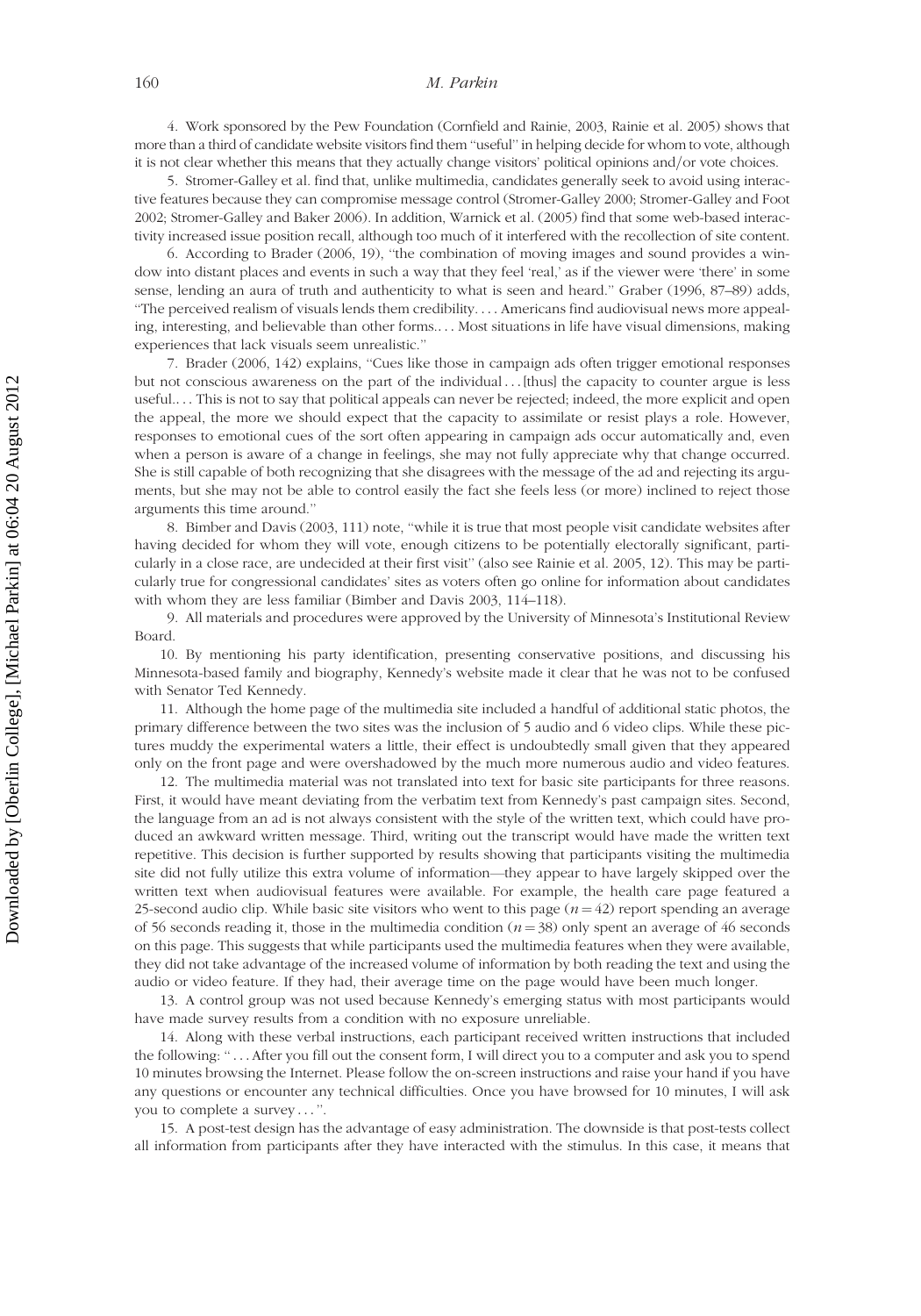measures of pre-test recognition and feelings, as well as participant background information, may have been influenced by the experimental material. To address this, I followed standard survey protocol (e.g., Fowler 2002) in placing these questions at the end of the survey, long after participants had viewed the site and after they had answered a number of media exposure and political knowledge questions. Also, tracking software was not used to record participant browsing due to costs and ethical issues.

16. Cross tabulations by condition for party identification, gender, race, academic major, and having visited a candidate website in the past all produced insignificant chi-square statistics (i.e.,  $p > 0.10$  in two-tailed tests). Means comparisons for age, political activity, political interest, frequency of Internet use, and frequency of getting news online all produced insignificant  $t$ -scores (i.e.,  $p$  > .10 in two-tailed tests).

17. One-tailed tests of significance are used due to the directionality of the hypotheses (Blalock 1979, 163).

18. Specifically, participants were asked ''How well does the word=phrase \_\_\_\_\_ describe Mark Kennedy" ranging from "not well at all" (1) to "very well" (5). The composite measures were divided by three to create a five-point scale.

19. Economic issues were mentioned in the ''Deficit'' and ''Tax Relief'' audio spots as well as in the ''Economy and Jobs'' video, whereas family values were emphasized in the ''Importance of Family'' video. In addition, Social Security was a central theme of the ''Seniors'' video, while the war on terror appeared in an audio recording (''Progress in Iraq'') and two videos (''Trip to Iraq'' and ''The New Iraq'').

20. This correspondence does not necessarily mean that individual audio or video files are directly associated with higher approval on specific issues. The nature of this experiment makes it difficult to isolate the impact of individual features. In particular, comparing basic site participants to multimedia site participants who did not use a particular feature to those who did use it is complicated by the fact that those in the second group—i.e., multimedia site visitors who did not use a particular feature—likely used other features that could affect their approval on a given issue. For example, it is difficult to prove that the ''Importance of Family'' video was directly responsible for high family values approval because, although there is a significant difference between conditions, those multimedia site participants who did not watch the video are more supportive of Kennedy's family values policy than the basic site participants (2.317 and 2.718,  $t_{159} = 2.604$ ,  $p = .005$ ), even though neither watched the video, and as supportive as those multimedia site participants who did watch the video (2.718 and 2.585,  $t_{105} = 1.14$ ,  $p = .1266$ ). Therefore, differences between conditions should be seen as the result of general multimedia use and its benefits rather than specific features having a direct impact on particular evaluative dimensions.

21. Participants who were ''not at all interested,'' ''not too interested,'' or ''somewhat interested'' in politics were categorized as low-interest (48.5%) while ''very interested'' or ''extremely interested'' participants were categorized as high-interest (51.5%).

22. These results, although based on an experiment during the 2006 election, are likely to hold for some time given that multimedia use on candidate websites seems to have leveled off (Druckman et al. 2007; Gulati and Williams 2009) and it is unlikely that the process driving these effects will change audiovisuals have long been associated with personality cues and persuasion (see Graber, 2001).

#### REFERENCES

- Althaus, Scott L. and David Tewksbury. (2002). Agenda setting and the 'new' news: Patterns of issue importance among readers of the paper and online versions of the New York Times. Communication Research, 29(2), 180–207.
- Amodio, David M., John T. Jost, Sarah L. Master, and Cindy M. Yee. (2007). Neurocognitive correlates of liberalism and conservatism. Nature Neuroscience, 10(10), 1246–1247.
- Bimber, Bruce. (2000). The study of information technology and civic engagement. Political Communication, 17(4), 329–333.
- Bimber, Bruce and Richard Davis. (2003). Campaigning online: The Internet in US elections. New York, NY: Oxford University Press.

Blalock, Jr., Hubert M. (1979). Social statistics (2nd ed.). New York, NY: McGraw-Hill.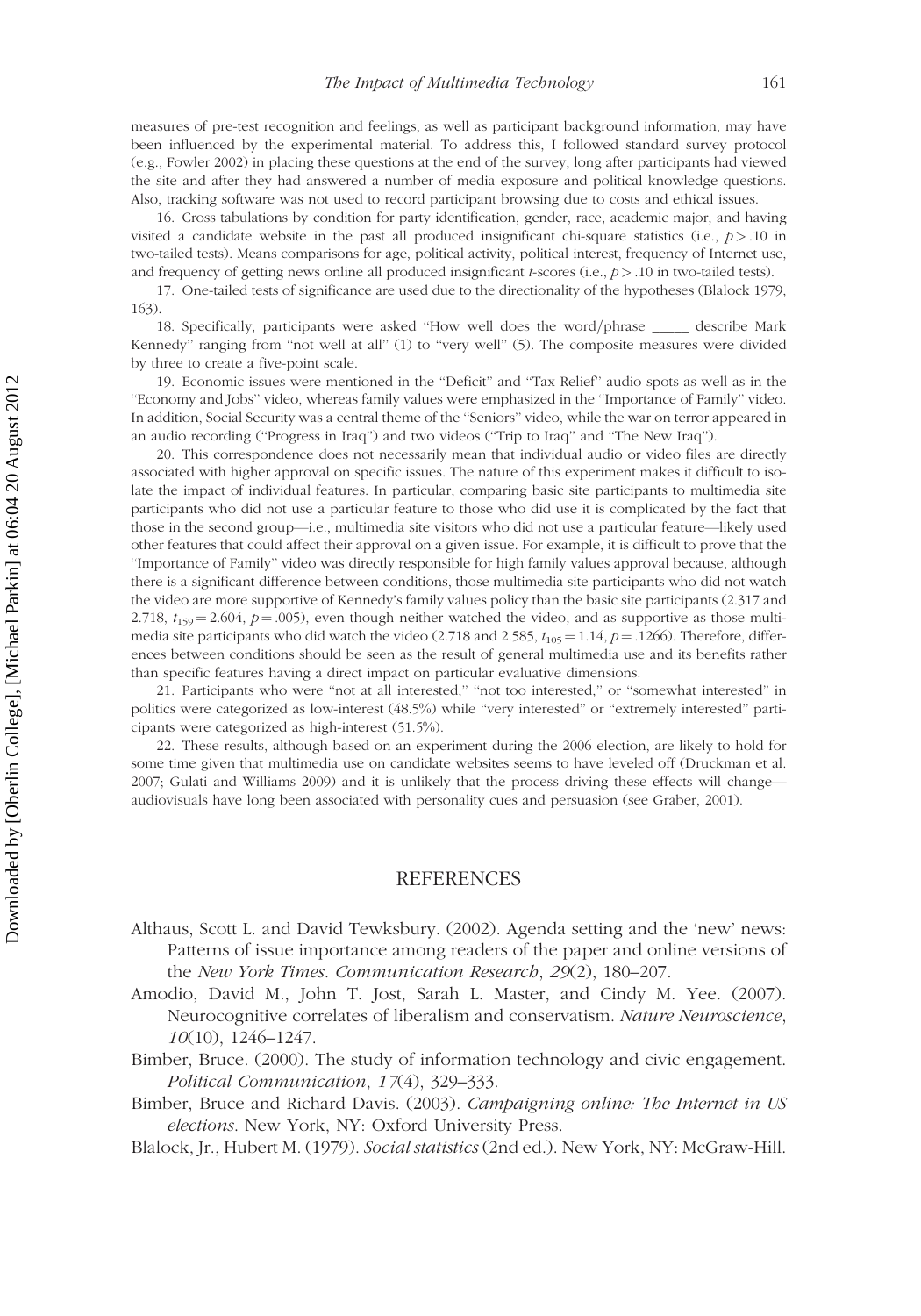- Brader, Ted. (2006). Campaigning for hearts and minds: How emotional appeals in political ads work. Chicago, IL: University of Chicago Press.
- Bucy, Erik P. (2004). Interactivity in society: Locating an elusive concept. The Information Society, 20(5), 373–383.
- Cornfield, Michael. (2004). Politics moves online: Campaigning and the Internet. New York, NY: The Century Foundation Press.
- Cornfield, Michael and Lee Rainie. (2003). Untuned keyboards: Online campaigners, citizens, and portals in the 2002 elections. Pew: Internet and American Life Project. Retrieved from http://www.ipdi.org/uploadedfiles/untunedkeyboards.pdf
- Crigler, Ann N., Marion Just, and W. Russell Neuman. (1994). Interpreting visual versus audio messages in television news. Journal of Communication,  $14(4)$ , 132–149.
- Druckman, James N. (2001). On the limits of framing effects: Who can frame? Journal of Politics, 63(4), 1041–1066.
- Druckman, James N. (2003). The power of television images: The first Kennedy-Nixon debate revisited. *Journal of Politics*, 65(2), 559–571.
- Druckman, James N., Cari Lynn Hennessey, Martin Kifer, and Michael Parkin. (2010). Issue engagement on congressional candidate websites, 2002–2006. Social Science Computer Review, 28(1), 3–23.
- Druckman, James N., Martin Kifer, and Michael Parkin. (2007). The technological development of congressional candidate websites: How and why candidates use web innovations. Social Science Computer Review, 25(4), 425–442.
- Druckman, James N., Martin Kifer, and Michael Parkin. (2010). Timeless strategy meets new medium: Going negative on congressional candidate websites, 2002–2006. Political Communication, 27(1), 88–103.
- Foot, Kirsten A. and Steven M. Schneider. (2006). Web campaigning. Cambridge, MA: MIT Press.
- Fowler, Floyd J. (2002). Survey research methods (3rd ed.). Thousand Oaks, CA: Sage.
- Funk, Carolyn L. (1999). Bringing the candidate into models of candidate evaluations. Journal of Politics, 61(3), 700–720.
- Gibson, Rachel and Ian McAllister. (2005). Does cyber campaigning win votes? Online communication in the 2004 Australian election. Center for the Study of Democracy. Retrieved from http://escholarship.org/uc/item/6tn8c287
- Graber, Doris. (1996). Say it with pictures. Annals of the American Academy of Political and Social Science, 546(1), 85–96.
- Graber, Doris A. (2001). Processing politics: Learning from television in the Internet age. Chicago, IL: University of Chicago Press.
- Gulati, Girish J. and Christine Williams. (2009). Closing gaps, moving hurdles: candidate web site communication in the 2006 campaigns for Congress. In Costas Panagopoulos (Ed.), Politicking online: The transformation of election campaign communications (pp. 48–76). New Brunswick, NJ: Rutgers University Press.
- Hicks, Robert H. and Boubacar Souley. (2003). Going negative: Candidate usage of Internet web sites during the 2000 presidential campaign. *Journalism*  $\epsilon$  *Mass* Communications Quarterly, 80(1), 128–144.
- Iyengar, Shanto, Kyu S. Hahn, Jon A. Krosnick, and John Walker. (2008). Selective exposure to campaign communication: The role of anticipated agreement and issue public membership. Journal of Politics, 70(1), 186–200.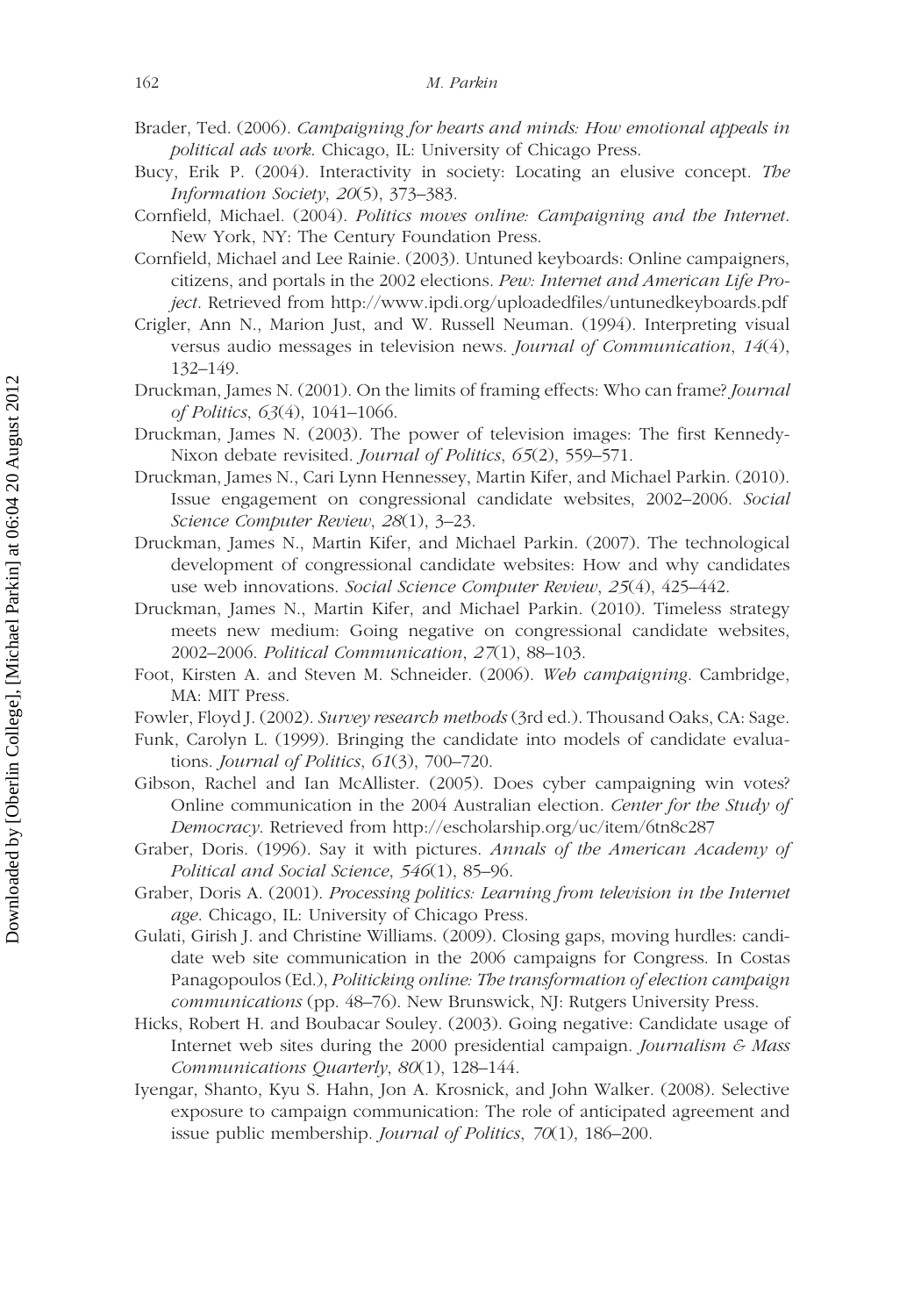- Klotz, Robert. (2007). Internet campaigning for grassroots and astroturf support. Social Science Computer Review, 25(1), 3–12.
- Kohut, Andrew, Scott Keeter, Carroll Doherty, and Michael Dimock. (2008). Social networking and online videos take off: Internet's broader role in campaign 2008. Pew Research Center for the People and the Press. Retrieved from http://people-press.org/reports/pdf/384.pdf
- Lupia, Arthur and Tasha Philpot. (2005). Views from inside the net: Websites affect young adults' political interest. Journal of Politics, 67(4), 1122–1142.
- McGraw, Kathleen M. (2003). Political impressions: Formation and management. In David O. Sears, Leonie Huddy, and Robert Jervis (Eds.), Oxford handbook of political psychology (pp. 394–432). New York, NY: Oxford University Press.
- Miller, Arthur H., Martin P. Wattenberg, and Oksana Malanchuk. (1986). Schematic assessments of presidential candidates. American Political Science Review, 80(2), 521–540.
- Nelson, Thomas E., Rosalee A. Clawson, and Zoe M. Oxley. (1997). Media framing of a civil liberties conflict and its effect on tolerance. American Political Science Review, 91(3), 567–583.
- Panagopoulos, Costas and Daniel Bergan. (2009). Clicking for cash: Campaigns, donors, and the emergence of online fund-raising. In Costas Panagopoulos (Ed.), Politicking online: The transformation of election campaign communications (pp. 127–140). New Brunswick, NJ: Rutgers University Press.
- Rainie, Lee, Michael Cornfield, and John Horrigan. (2005). The Internet and campaign 2004. Pew Internet and American Life Project. Retrieved from http:// www.pewinternet.org/~/media//Files/Reports/2005/PIP\_2004\_Campaign.pdf. pdf
- Rainie, Lee and John Horrigan. (2007). Election 2006 online. Pew Internet and American Life Project. Retrieved from http://pewresearch.org/pubs/280/ election-2006-online
- Sears, David O. (1986). College sophomores in the laboratory: Influences of a narrow data base on social psychology's view of human nature. Journal of Personality & Social Psychology, 51(3), 515-530.
- Shah, Dhavan V., Nojin Kwak, and R. Lance Holbert. (2001). Connecting and disconnecting with civic life: Patterns of Internet use and the production of social capital. Political Communication, 18(2), 141–162.
- Smith, Aaron. (2009). The Internet's role in Campaign 2008. Pew Internet and American Life Project. Retrieved from http://www.pewinternet.org/Reports/ 2009/6–The-Internets-Role-in-Campaign-2008.aspx
- Song, Indeok and Eric Bucy. (2007). Interactivity and political attitude formation: A mediation model of online information processing. Journal of Information Technology and Politics, 4(2), 29–61.
- Stromer-Galley, Jennifer. (2000). Online interaction and why candidates avoid it. Journal of Communication, 50(4), 111–132.
- Stromer-Galley, Jennifer and Andrea B. Baker. (2006). Joy and sorrow of interactivity on the campaign trail: Blogs in the primary campaign of Howard Dean. In Andrew Paul Williams and John C. Tedesco (Eds.), The Internet election: Perspectives on the Web in campaign 2004 (pp. 111-132). Lanham, MD: Rowman and Littlefield.